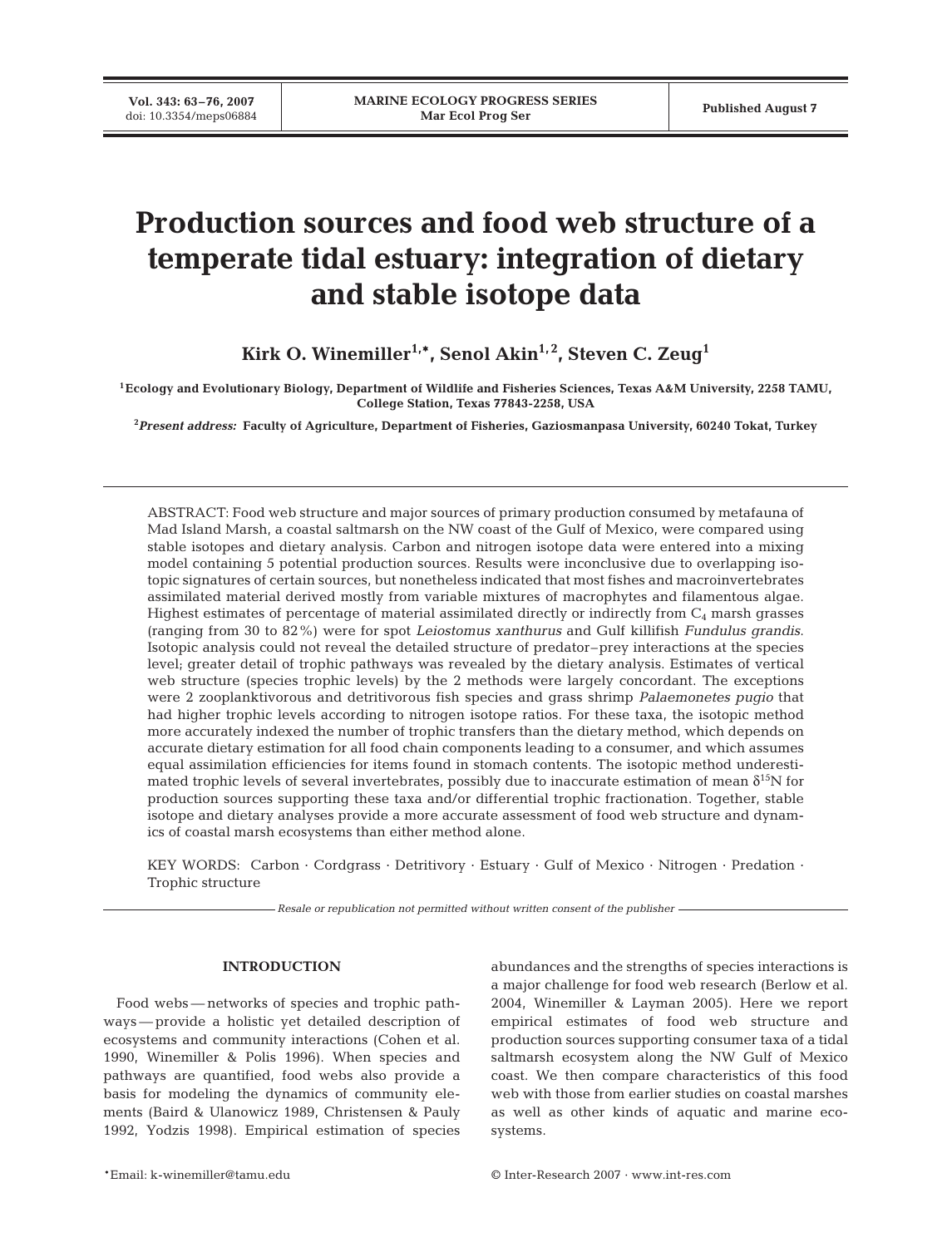Many studies have identified feeding patterns of estuarine consumer species (Diener et al. 1974, Sheridan 1978, Divita et al. 1983, Matlock & Garcia 1983, Scharf & Schlicht 2000), but very few have examined more than a few species within a local community. A great deal of research has examined sources of primary production supporting estuarine consumers (Haines & Montague 1979, Fry & Sherr 1984, Currin et al. 1995, Kwak & Zedler 1997, Bouillon et al. 2002, Sobczak et al. 2002, Connolly et al. 2005). Many earlier estuarine studies identified detritus as the principal production source for estuarine food webs, with the sources of detritus consumed by microbes and metazoans varying among locations and seasons (Odum et al. 1973, Peterson & Howarth 1987, Coffin et al. 1989, Deegan & Garritt 1997). Based on results from studies of other North American Atlantic and Gulf coast estuaries (e.g. Marinucci 1982, Peterson & Howarth 1987, Sullivan & Moncreiff 1990, Weinstein et al. 2000, Sobczak et al. 2002), we hypothesized that the dominant aquatic primary producers, saltmarsh grasses *Spartina* spp. and algae (phytoplankton and benthic microalgae), are the principal sources of carbon and energy for the Mad Island Marsh food web. Using volumetric stomach contents analysis, Akin & Winemiller (2006) examined seasonal variation in food web structure of Mad Island Marsh, a small tidal estuary on the SW Gulf of Mexico coast. Seasonal variation in web properties was low, with detritus being a dominant food category in diets of macrofauna, a finding consistent with earlier studies of Gulf estuarine communities (e.g. Darnell 1961). Low variation in web structure occurred despite seasonal changes in the fish species assemblage and size structure of several resident populations.

Quantitative models of estuarine food webs have relied on compilations of literature information from diverse taxa and regions, often involving coarse extrapolations (Baird & Ulanowicz 1989, Manickchand-Heileman et al. 1998). Herein, we investigated species trophic relationships at Mad Island Marsh using 2 methods: dietary and stable isotope analysis. Diets were estimated as the proportional volumetric consumption of food items recovered from stomachs of fishes and decapod crustaceans. Stable isotope methods exploit patterns of fractionation for ratios of heavy and light isotopes of carbon and nitrogen in organic material pools. We compared estimates of potential primary production sources supporting macrofauna and vertical trophic structure based on analysis of dietary versus isotopic data. Based on findings from similar research on a stream community (Mantel et al. 2004) and several estuarine species (e.g. Creach et al. 1997), we anticipated that results from isotope methods and dietary analysis would complement each other to yield a more robust model of food web structure and dynamics.

## **MATERIALS AND METHODS**

**Study area.** Mad Island Marsh (MIM) is located on the fringe of Matagorda Bay, Texas on the NW coast of the Gulf of Mexico (a more detailed description of environmental conditions, temporal/spatial variation, and a map appear in Akin et al. 2003). Aquatic habitats in MIM span physiochemical gradients from freshwater, in Mad Island Slough and diked wetlands, to an oligo-mesohaline lake and surrounding saltmarsh, to a polyhaline tidal bayou. Our study was restricted to the brackish lake, fringing saltmarsh, and the tidal bayou that connects the lake to the bay (6 survey sites arranged along a 3 km longitudinal depth/salinity gradient, see map in Akin et al. 2003). Salinity ranged from 3.5 to 29 psu (most values 5 to 20 psu), with highest values recorded during late summer in the tidal bayou, and lowest values during winter in the uppermost site of the lake. The area (2307 ha) is managed by the Nature Conservancy of Texas, which has a restoration program that conducts controlled burns and augments freshwater inflow to restore and enhance marsh habitat. Dominant vegetation of the marsh includes cordgrasses *Spartina alterniflora, S. patens, S. spartinae* and rush sedges *Juncus* spp. Fringing uplands are dominated by seacoast bluestem *Schizachyrium scoparium*, Gulf dune paspalum *Paspalum monostachyum*, glasswort *Salicornia bigelovii*, saltwort *Batis maritima*, sea oxeye daisy *Borrichia frutescens*, marsh elder *Iva frutescens*, and exotic Bermuda grass *Cynodon dactylon*. Submerged aquatic vegetation, such as widgeon grass *Ruppia maritima* and musk grass *Chara* sp., is abundant during warm months, especially within the upper portion of the estuary. The macroalga *Ulva* sp. occurs sporadically in patches with low biomass. Aquatic habitats of the study reach are shallow  $(0.10 \text{ to } 0.75 \text{ m})$ , with substrata consisting of a mudsand mixture, covered by an approximately 5 cm layer of decomposing vegetation. Small patches of oyster reef and crushed oyster were present in the 3 sites closest to the bay. Diurnal tidal flux at MIM typically is low  $(0.10 \text{ to } 0.25 \text{ m})$ , with  $0.5 \text{ m}$  infrequently), and largest variation in water depth is associated with local precipitation (Gelwick et al. 2001).

**Sample collection.** Water depth, temperature, dissolved oxygen, salinity, and the percentage of water surface area covered by mats of submerged plants (*Chara* sp. and *Ruppia maritima*) were estimated at each survey site every 2 mo from March 1998 through August 1999 to represent environmental variation at the time of biological sampling. These environmental results are presented elsewhere (Akin et al. 2003). A metal drop-sampler was used to quantify the density of benthic invertebrates and macrophytes enclosed within an area of  $0.09 \text{ m}^2$ . The sampler had no bottom and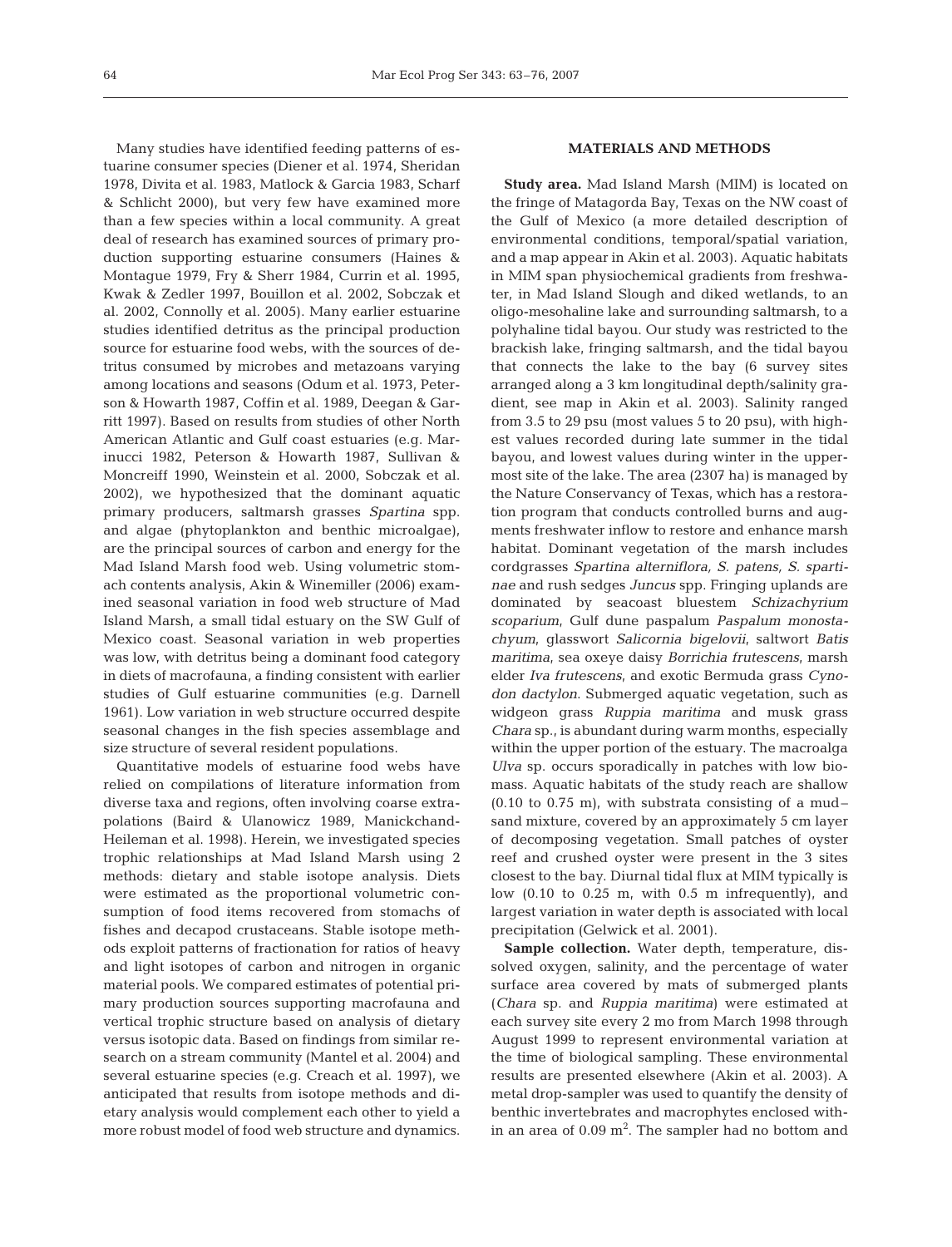was 1.0 m high. The sampler was operated by hand and dropped on an undisturbed area. Using a finemesh dipnet, macrophytes and sediment within the core were collected, the latter to a depth of 10 cm. Samples were then placed into a 50 l plastic bag and preserved in 10% formalin with rose-bengal solution that stains chitin to aid invertebrate sorting. In the laboratory, fine sediments were rinsed through a 0.25 mm mesh sieve, and preserved invertebrates were then sorted, identified, and counted.

Except for gillnet samples, specimens were collected between 09:00 and 16:00 h. For zooplankton samples, 5 l of water were obtained from the water column using a plastic bottle that was then placed on ice and transported to the laboratory for analysis. Experimental gillnets ( $38 \times 2$  m with 5 panels of 25, 38, 50, 64, and 76 mm mesh) and a bag seine  $(6 \times 1.2 \text{ m}, 4.5 \text{ mm mesh},$ and bag  $1.2 \times 1.2$  m) were used to sample fishes, crabs, and shrimp. For a given site survey, seining continued until no additional species were encountered in 3 consecutive hauls. To calculate catch per unit effort (CPUE as individuals or biomass  $m^{-1}$  seined) for species, the number of hauls and the distance of each haul were recorded. Monofilament experimental gillnets were deployed at all sites within 1 h of each other, with nets deployed from ca. 08:30 to 21:30 h. Duration of each gillnet set was recorded, and catch data were standardized as number of individuals captured  $h^{-1}$ . Captured fishes and invertebrates were anesthetized in MS-222 and then fixed in 10% formalin in the field. In the laboratory, preserved specimens were identified to species, measured (standard length, SL, to nearest 0.1 mm), and weighed (to nearest 0.1 g).

For stable isotope analysis, samples of sediment, vegetative detritus, phytomicrobenthos with sediment organic matter (SOM), phytoplankton and other suspended particulate matter (SPM), filamentous algae, macroalgae (*Chara* sp., *Ulva* sp.), and vascular plants were collected from Sites 1 to 3 during August 1999. Any macrophyte tissues with epiphytic algae were scrubbed by hand and rinsed with distilled water. Samples were also collected during February, but these samples yielded no data due to problems during mass spectrometry. Sediment samples consisting of clay and associated organic material and microorganisms were obtained with a corer to a depth of 10 cm, placed in bags, and frozen. Vegetative detritus was collected from the top of the undisturbed lake bottom with a hand net, rinsed, placed in bags, and frozen. Samples of the top 1 to 2 mm layer of fine organic sediment, microalgae, and microorganisms (referred to here as phytomicrobenthos/SOM) were obtained with a small spatula, placed in plastic bags, and frozen. Samples from mats of filamentous algae growing on firm substrates (oyster shells, *Spartina* sp. stems) were

obtained with a small spatula, rinsed, placed in plastic bags, and frozen. Samples from mats of macroalgae were collected by hand, rinsed with estuary water to remove associated organisms, placed in plastic bags, and frozen. Leaves of dominant terrestrial and aquatic vascular plants were removed, placed in plastic bags, and frozen.

Water samples were collected in 2 l plastic bottles that were maintained on ice for transport to the laboratory, where they were filtered through a 100 μm seive to obtain samples of zooplankton. Three representative subsamples taken from the zooplankton sample were examined under a light microscope to reveal the presence of phytoplankton. When zooplankton samples were confirmed to be free of phytoplankton, distilled water was added for easy filtering of the contents through ashed  $(450^{\circ}C \times 4 h)$  47 µm glass filters (GF/F). Each filter with zooplankton was dried at 60°C for 2 d in an oven. Zooplankton-free water samples were then stirred, and subsamples were examined for the presence of organisms or materials other than phytoplankton. Distilled water was then added to samples verified to be zooplankton-free. Each of these samples was then passed through a 27 μm GF/F filter to obtain a sample of particulate organic matter assumed to be dominated by phytoplankton (referred to hereafter as 'phytoplankton/SPM').

Tissue samples for isotope analysis of macroinvertebrates and fishes were collected from Sites 1 to 3 during August 1999. A few samples were collected at other times — February (all Gulf menhaden *Brevoortia patronus*, 1 pinfish *Lagodon rhomboides*, 3 silver perch *Bairdiella chrysoura*, and 1 Gulf killifish *Fundulus grandis*), April (2 black drum *Pogonias cromis* and 2 southern flounder *Paralichthys lethostigma*), and June (10 striped mullet *Mugil curema*, 3 ladyfish *Elops saurus*, 1 red drum *Sciaenops ocellatus*). Muscle tissue of oysters and mussels (adductor), crabs (chela), and shrimp (tail) was excised, rinsed in distilled water, and frozen in plastic bags. Because grass shrimp *Palaemonetes pugio* were small, each isotopic sample combined tail muscle tissue from 10 individuals. Muscle/ skin tissue samples (approximately 5 g) were removed from the dorsum of large fish specimens (>3 cm SL) for processing, whereas the entire specimen (minus the gut) was collected and processed for small size classes (<3 cm). For the smallest fishes (e.g. juvenile bay anchovy *Anchoa mitchilli* and Gulf menhaden, SL <1.5 cm), 10 individuals were pooled as a single sample. Samples for isotopic analysis were placed in plastic bags and then frozen.

**Stomach contents analysis.** Stomach contents analysis was performed to quantify consumer diets according to methods described in Winemiller (1990). When sufficient numbers of specimens were available in a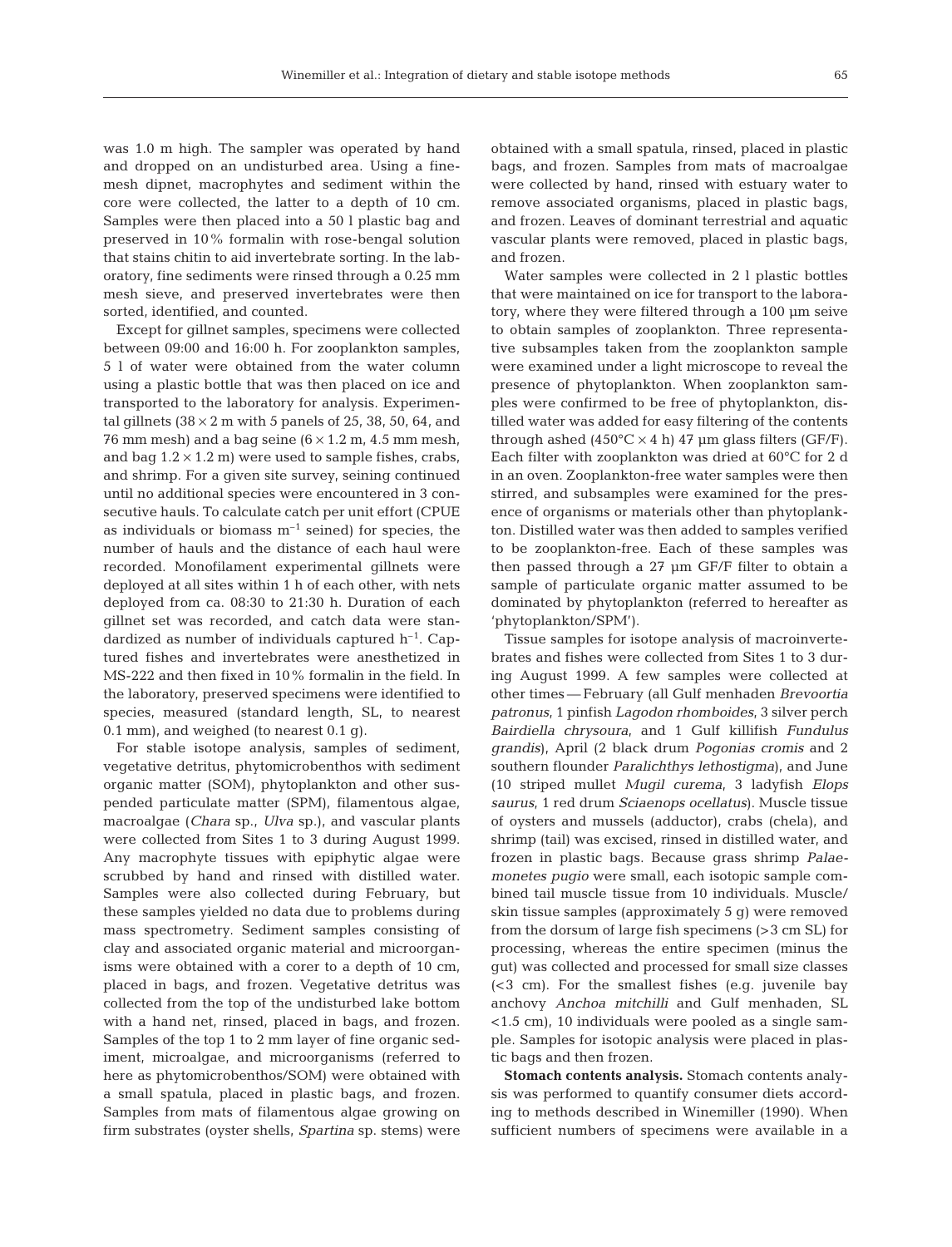given survey sample, at least 30 specimens of each fish species and 3 to 5 specimens of each macrocrustacean species (shrimp and crabs) were dissected for analysis. When a sample contained >30 specimens, individuals were selected for dissection so that size classes were represented in proportions approximating those in the field sample. Because piscivores frequently had empty stomachs, all available specimens of piscivores were examined for stomach contents. Ultimately, species sample sizes for stomach contents analysis ranged from 1 (5 rare species) to 910 (bay anchovy) (mean  $=$ 115, SD = 191). All food items were removed from the anterior half of the gut and examined under a dissecting microscope, or compound microscope, depending on prey size.

Prey items were recorded based on 130 categories with variable levels of taxonomic aggregation, ranging from species to orders and functional groups, such as detritus and filamenous green algae. Small invertebrates, such as microcrustacea and insects were classified to taxonomic order. Fishes and macrocrustaceans, such as grass shrimp, brown shrimp *Farfantepenaeus aztecus*, white shrimp *Litopenaeus setiferus*, blue crab *Callinectes sapidus* and mud crabs *Neopenope sayi* and *Eurypanopeus debressus*, were classified to species level. For larger prey items (>0.1 ml), the entire sample was blotted dry with a paper towel then measured in a graduated cylinder by water displacement. For volumes less than 0.1 ml, volume was visually estimated by placing the item on a glass slide and comparing it with a known volume of water dripped from a pipette.

Detritivores and algivores were handled differently from species that consume individual food particles. The entire gut of each detritivore was removed and a small sample of its contents from the foregut was placed on a glass slide for examination under a light microscope. The volume of the entire gut and its contents then was measured by water displacement. The relative proportion of each identifiable item on the slide was estimated visually, and then multiplied by the volume of the gut plus contents, as determined by water displacement.

**Sample processing for isotopic analysis.** Fish and macroinvertebrate tissue samples were thawed, soaked and rinsed in distilled water, then dried in an oven at 60°C for 48 h. Dried samples were ground to a fine powder with a pestle and mortar then stored in clean glass vials. Macrophyte, macroalgae, and filamentous algae samples were rinsed with distilled water, dried at 60°C for 48 h, and ground to a fine powder. Phytoplankton/SPM and phytomicrobenthos/ SOM samples were filtered through pre-combusted (450°C for 24 h) GF/C filters. Filters with organic material were then dried at 60°C for 48 h. Zooplankton samples were filtered through GF/C filters. Each filter was then placed under

a compound microscope, and any obvious animals (mostly copepods) were gathered from the filter using fine forceps. These zooplankton were placed in distilled water and then filtered through pre-combusted (450°C for 24 h) GF/C filters and dried. Sediment core samples were soaked for 24 h in dilute HCl then soaked and rinsed with distilled water before drying.

Samples were analyzed for stable isotope ratios  $(^{13}C/^{12}C$  and  $^{15}N/^{14}N$ ) at the Analytical Chemistry Laboratory, Institute of Ecology, University of Georgia, Athens. Subsamples for each sample were weighed to  $10^{-6}$  g, pressed into Ultra-Pure tin capsules (Costech), then dry-combusted (micro Dumas technique) with a Carlo Erba CHN elemental analyzer. Purified gases  $(CO<sub>2</sub>$  and  $N<sub>2</sub>$ ) were introduced into a Finnigan Delta C mass spectrometer, and the isotopic composition was quantified relative to a standard reference material. Standards were carbon in the PeeDee Belemnite and molecular nitrogen gas in the air. Results were reported as parts per mille (‰) differences from the corresponding standard:

$$
\delta X = \left[ (R_{sample}/R_{standard}) - 1 \right] \times 10^3
$$

where  $R = {^{15}N}/{^{14}N}$  or  ${^{13}C}/{^{12}C}$ .

**Data analysis.** *Estimation of assimilated basal source material from isotopic data:* In order to identify the potential range of basal source contributions for aquatic consumers, the Isosource routine described by Phillips & Gregg (2003) was performed using a 2-isotope (C, N) 6-source model. Examination of carbon and nitrogen isotope plots indicated that some sources could be combined or eliminated. *Spartina* species (*S. alterniflora* and *S. spartinae*) were combined into 1 category, hereafter referred to as 'C4 plants', and *Borrichia fruteccens* and *Iva frutescens* were combined into a group, hereafter referred to as  $^{\prime}C_{3}$  plants'. The other potential sources were *Ruppia maritima*, phytomicrobenthos/SOM, filamentous algae and phytoplankton/SPM for a total of 6 potential sources. Nitrogen values of consumers were corrected prior to inclusion in Isosouce using 3.35 as the trophic fractionation value. Solutions that satisfied isotopic mass balance were examined in 1% increments within a tolerance of  $0.01$   $\delta$  units. The mean and range of each source contribution is reported, because each individual solution satisfies mass balance and the mean alone may not represent the true contribution. To examine the potential influence of bias in the constant used for nitrogen trophic fractionation, the data set was analyzed with Isosource a second time using carbon data only, and results were compared.

*Trophic level from isotopic data:* Nitrogen isotopic distributions have been shown to be accurate indicators of trophic level in aquatic systems, where  $^{15}N$ enrichment increases predictably with trophic level of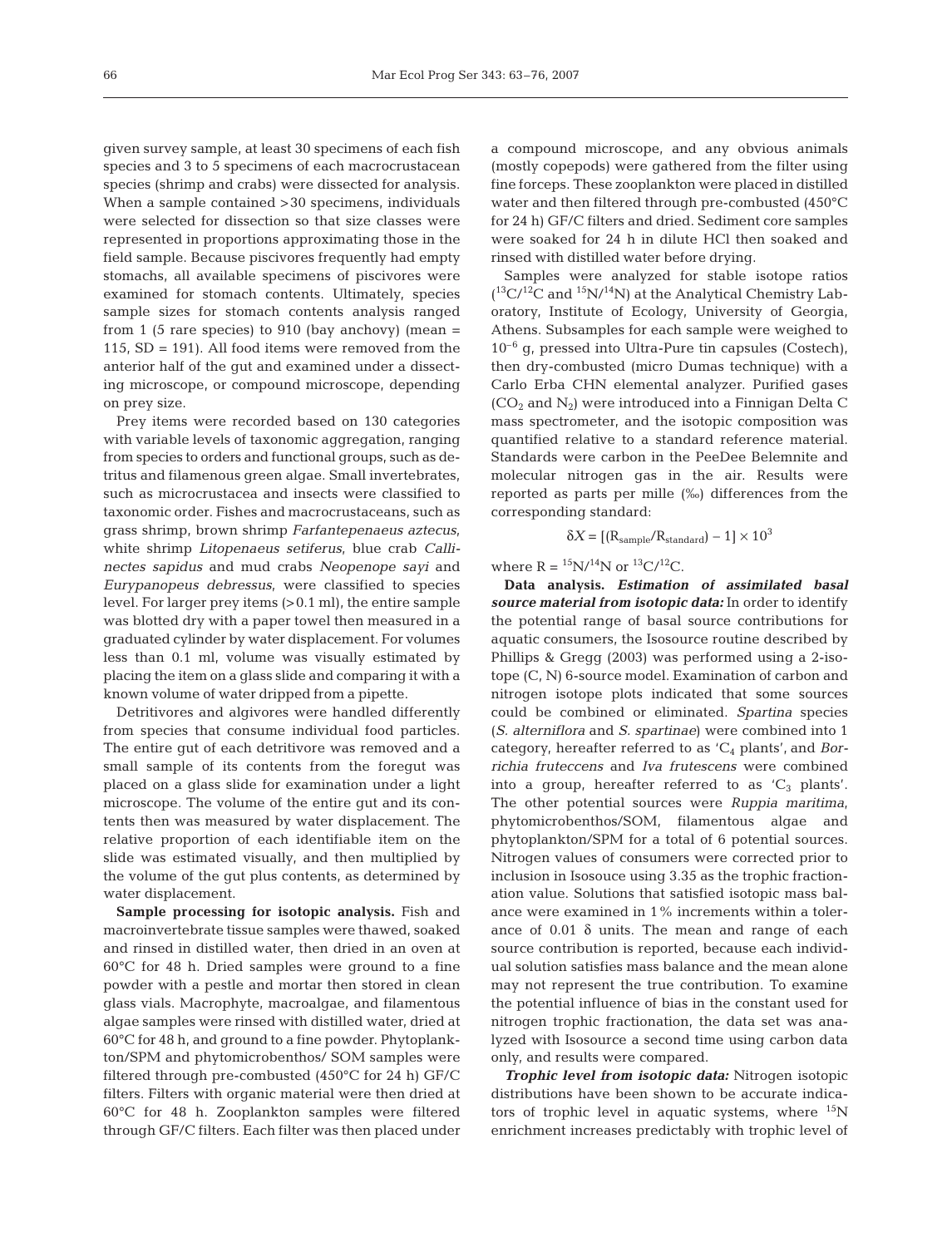consumers (Vander Zanden & Rasmussen 1999, Post 2002). The heavier  ${}^{15}N$  accumulates in consumers as nitrogen moves up the food web, and as a result top consumers tend to have higher values for  $\delta^{15}N$  than consumers near the base of the web. Trophic levels of consumers were calculated following the method described in Jepsen & Winemiller (2002). The formula used for the calculations of trophic level (TL) for a species was:

$$
TL = [(\delta^{15}N_{\rm consumer} - \delta^{15}N_{\rm reference})/3.3] + 1
$$

where  $\delta^{15}N_{\text{reference}}$  (5.6) was the mean of all plant, sediment, phytoplankton/SPM, phytomicrobenthos/SOM, macroalgae, and filamentous algae samples, and the denominator value (3.3) was an estimated mean trophic enrichment (fractionation) of  $\delta^{15}$  N between consumers and their food sources. The 3.3 estimate was calculated using dietary data from the pinfish *Lagodon rhomboides.* This common fish consumes comparable volumetric proportions of widgeon grass, vegetative detritus, filamentous algae, and amphipods. The mean nitrogen isotopic signature of these food items (5.66) was subtracted from the mean  $\delta^{15}$ N value of pinfish (9.01). The resulting estimate of 3.3 agrees well with trophic fractionation values from laboratory studies of animal taxa fed high protein diets (DeNiro & Epstein 1981, Minagawa & Wada 1984, Vander Zanden & Ramussen 1996, McCutchan et al. 2003).

*Stomach contents:* Trophic levels of fishes and macrocrustaceans were calculated for each season using the formula presented in Adams et al. (1983):

$$
TL_{i} = 1.0 + \sum_{j=1}^{n} TL_{j}(p_{ij})
$$

where TL*<sup>i</sup>* is the trophic level of consumer species *i*, TL*<sup>j</sup>* is the trophic level of prey species  $j_i$  and  $p_{ii}$  is the fraction of the consumed food (volume) of species *i* consisting of prey species *j*. Primary producers were coded as  $TL = 1.0$  and primary consumers (feeding on only plant material) were  $TL = 2.0$ ; therefore, a consumer eating exactly half plant and half herbivore tissue would have a TL of 2.5.

#### **RESULTS**

#### **Relative abundance of macrofaunal taxa**

Nine taxa comprised 98.2% of the individual invertebrates obtained in twice monthly sediment core samples (Table 1). Amphipods and oligochaete worms comprised over 60% of the total. Grass shrimp strongly dominated the invertebrate sample from seine surveys, which more effectively captured larger invertebrates (Table 1). Forty-three fish species were captured in

Table 1. Abundances (density per unit effort) and percent relative abundances of macrofauna collected by 3 survey methods at Mad Island Marsh over the 18 mo survey

| Species                                                | Abundance                                  | $\frac{0}{0}$ |
|--------------------------------------------------------|--------------------------------------------|---------------|
| <b>Sediment core samples</b>                           | no. $m^{-2}$                               |               |
| Amphipods                                              | 1090.7                                     | 33.4          |
| Oligochaete worms                                      | 972.2                                      | 29.8          |
| Gastropod mollusks                                     | 349.1                                      | 10.7          |
| Chironomid larvae                                      | 279.2                                      | 8.6           |
| Mysid shrimp                                           | 178.7                                      | 5.5           |
| Grass shrimp Palaemonetes pugio                        | 158.3                                      | 4.9           |
| Polychaete worms                                       | 133.3                                      | 4.1           |
| <b>Bivalve mollusks</b>                                | 22.2                                       | 0.7           |
| Crabs Callinectes spp.                                 | 14.8                                       | 0.5           |
| Additional 22 taxa                                     | 62.1                                       | 1.8           |
| Seine samples                                          | no. $100 \text{ m}^{-1}$                   |               |
| Invertebrates                                          |                                            |               |
| Grass shrimp Palaemonetes pugio                        | 2100.2                                     | 89.6          |
| Brown shrimp Farfantepenaeus aztecus                   | 118.1                                      | 5.0           |
| White shrimp Litopenaeus setiferus                     | 91.3                                       | 3.9           |
| Blue crab Callinectes sapidus                          | 24.3                                       | 1.0           |
| Additional 5 invertebrate taxa                         | 9.6                                        | 0.5           |
| Fishes                                                 |                                            |               |
| Gulf menhaden Brevoortia patronus                      | 635.7                                      | 42.6          |
| Bay anchovy Anchoa mitchilli                           | 546.7                                      | 36.6          |
| Atlantic croaker Micropogonias undulatus               | 90.3                                       | 6.0           |
| Spot Leiostomus xanthurus                              | 41.3                                       | 2.8           |
| Inland silverside Menidia beryllina                    | 36.4                                       | 2.4           |
| Striped mullet Mugil cephalus                          | 28.1                                       | 1.9           |
| Pinfish Lagodon rhomboides                             | 27.8                                       | 1.9           |
| Tidewater silverside Menidia peninsulae                | 25.5                                       | 1.7           |
| Rainwater killifish Lucania parva                      | 11.5                                       | 0.8           |
| Sheepshead minnow                                      | 11.3                                       | 0.8           |
| Cyprinodon variegatus<br>Naked goby Gobiosoma bosc     | 8.1                                        | 0.5           |
| Silver croaker Bairdiella chrysoura                    | 7.5                                        | 0.5           |
| Additional 31 taxa                                     | 51.7                                       | 3.4           |
|                                                        |                                            |               |
| <b>Gillnet samples</b>                                 | $\mathbf{n}\mathbf{o}$ . $\mathbf{h}^{-1}$ |               |
| Striped mullet Mugil cephalus                          | 0.73                                       | 34.0          |
| Gizzard shad Dorosoma cepedianum                       | 0.52                                       | 24.3          |
| Red drum Sciaenops ocellatus                           | 0.25                                       | 11.8          |
| Hardhead catfish Arius felis                           | 0.21                                       | 9.8           |
| Black drum Pogonias cromis                             | 0.12                                       | 5.7           |
| Southern flounder Paralichthys lethostigma             | 0.09                                       | 4.0           |
| Alligator gar Atractosteus spatula                     | 0.08                                       | 3.8<br>1.7    |
| Spotted seatrout Cynoscion nebulosus                   | 0.04                                       | 0.9           |
| Ladyfish Elops saurus                                  | 0.02                                       |               |
| Atlantic croaker Micropogonias undulatus               | 0.02                                       | 0.8<br>0.7    |
| Spotted gar Lepisosteus oculatus                       | 0.02                                       | 0.5           |
| Spot Leiostomus xanthurus                              | 0.01<br>0.01                               | 0.5           |
| Atlantic stingray Dasyatis sabina<br>Additional 7 taxa | 0.03                                       | 1.0           |
|                                                        |                                            |               |

seine surveys; 2 fish species, bay anchovy and Gulf menhaden, were numerically dominant in seine samples (together comprising 79% of all individuals captured; Table 1). Gillnet surveys that targeted larger fishes yielded 20 fish species; 2 detritivorous species, striped mullet and gizzard shad *Dorosoma cepedianum*, comprised more than half the individuals captured in gillnets (Table 1).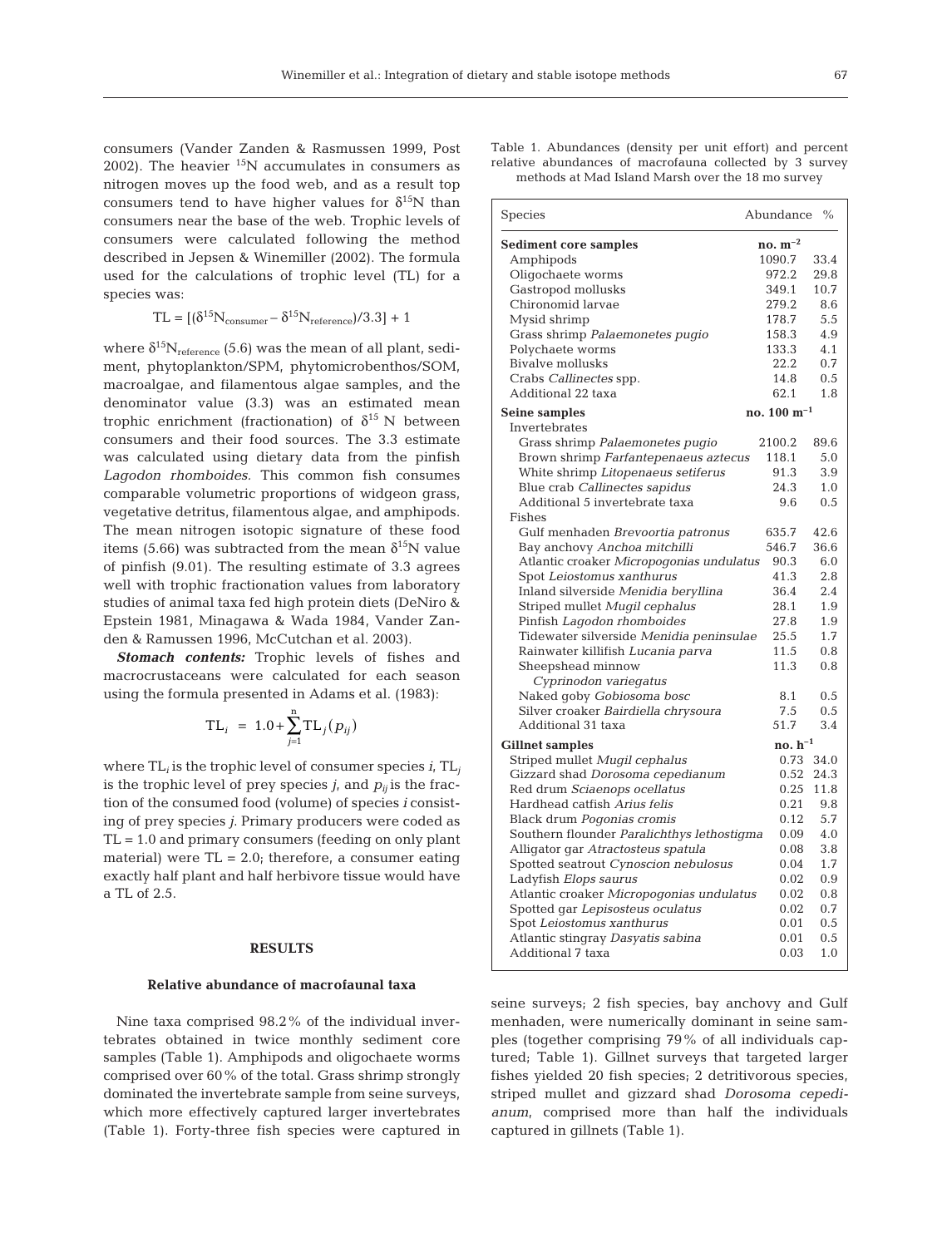# **Sources of carbon for consumers: evidence from carbon isotope ratios**

Plant samples from MIM revealed differences in mean  $\delta^{13}$ C values between most of the major categories and relatively low variation within categories

(Table 2), but it should be noted that variation was not examined.  $C_4$  macrophytes (*Cynodon dactylon*, *Spartina alterniflora, S. spartinae*) were relatively enriched in <sup>13</sup>C and had mean  $\delta^{13}$ C values between -12.7 and –13.4 ‰, a range that corresponds to values reported for other  $C_4$  plants (Fry et al. 1977, Peterson & Fry 1987). *Ruppia maritima*, an aquatic C<sub>3</sub> plant, also had a low  $\delta^{13}$ C value (-14.6 ± 0.4), perhaps due to utilization of bicarbonate and internal dissolved inorganic C recycling. C<sub>3</sub> terrestrial plants from upland areas of the marsh were more depleted in 13C. *Borrichia fruteccens* (bushy seaside tansy) and *Iva frustesscens* (marsh elder) had mean  $\delta^{13}$ C values of  $-25.4$  and  $-28.5$  ‰, respectively, within the range reported by Smith & Epstein (1971) for terrestrial  $C_3$  plants (–23 to –30 ‰). Values for phytoplankton/SPM, filamentous algae, phytomicrobenthos/SOM, and macroalgae (ranging from  $-13$  to  $-22\%$ , Table 2) overlapped with both  $C_3$  and  $C_4$  terrestrial plants, a finding consistent with those from other estuarine systems (Peterson & Fry 1987).

With few exceptions, invertebrates at MIM had  $\delta^{13}$ C values that were intermediate relative to the overall range observed for plants (Table 2, Fig. 1). Amphipods and grass shrimp had heaviest mean  $\delta^{13}$ C values, indicating that these taxa assimilate carbon derived mostly from  $C_4$  plants and/or *Ruppia maritima*. Isosource model estimates of material assimilated from 6 primary production sources revealed that  $C_4$  grasses were more important than *R. maritima* for supporting biomass of amphipods and grass shrimp (Table 3). Nearly all the other invertebrates had  $\delta^{13}$ C values ranging from  $-18.4$  to  $-22.8$  ‰, a range broadly overlapping the  $\delta^{13}$ C values of algae/particulate organic matter groups in this system. Isosource estimates with both

 $δ<sup>13</sup>C$  and  $δ<sup>15</sup>N$  data indicated that filamentous algae and  $C_3$  terrestrial plants were probably the most important primary production sources supporting biomass of these invertebrates (Table 3), however minor contributions from C4 grasses, *R. maritima*, phytoplankton, and phytomicrobenthos were also possible.

Table 2.  $\delta^{13}C$  and  $\delta^{15}N$  values of samples from study area (*x* ± SD, n = sample size). Codes are used in Fig. 1

|                                          | Code       | n              | $\delta^{13}C$   | $\delta^{15}$ N |
|------------------------------------------|------------|----------------|------------------|-----------------|
| Filamentous algae                        | FIL        | 4              | $-18.7 \pm 0.3$  | $6.3 \pm 0.1$   |
| Phytomicrobenthos/SOM                    | PMB        | 3              | $-18.4 \pm 2.3$  | $2.8 \pm 0.2$   |
| Phytoplankton/SPM                        | PHY        | 3              | $-20.0 \pm 2.8$  | $3.5 \pm 0.7$   |
| Macroalgae                               |            |                |                  |                 |
| <i>Chara</i> sp.                         | CHA        | 3              | $-16.2 \pm 0.1$  | $0.7 \pm 0.3$   |
| Ulva sp.                                 | MALG       | 3              | $-20.2 \pm 0.2$  | $6.5 \pm 0.4$   |
| Vascular salt marsh plants               |            |                |                  |                 |
| Spartina alterniflora                    | SAL        | 5              | $-12.8 \pm 0.1$  | $6.5 \pm 4.1$   |
| Spartina spartinae                       | SPA        | 3              | $-13.0 \pm 0.1$  | $5.4 \pm 0.3$   |
| Ruppia maritima                          | RМ         | 4              | $-14.6 \pm 0.4$  | $4.6 \pm 0.4$   |
| Cynodon dactylon                         | CYD        | 2              | $-13.4 \pm 0.2$  | $4.7 \pm 0.1$   |
| Borrichia fruteccens                     | BO.        | 3              | $-28.5 \pm 0.2$  | $6.4 \pm 1.2$   |
| Iva frutescens                           | <b>IVA</b> | $\overline{2}$ | $-25.4 \pm 0.4$  | $5.0 \pm 0.2$   |
| Mud and fine particulate                 | FPM        | $\overline{2}$ | $-13.5 \pm 0.2$  | $8.7 \pm 1.0$   |
| organic matter                           |            |                |                  |                 |
| Coarse vegetative detritus               | VEGD       | 6              | $-14.4 \pm 0.9$  | $5.3 \pm 0.4$   |
| Zooplankton                              | ZOO        | 1              | $-20.7$          | 7.2             |
| Invertebrates                            |            |                |                  |                 |
| Amphipoda                                | AMP        | 2              | $-14.8 \pm 0.3$  | $6.4 \pm 0.1$   |
| Grass shrimp Palaemonetes pugio          | РG         | 4              | $-15.2 \pm 0.3$  | $11.9 \pm 0.3$  |
| Brown shrimp                             | FA         | 9              | $-18.4 \pm 0.6$  | $8.0 \pm 0.5$   |
| Farfantepenaeus aztecus                  |            |                |                  |                 |
| White shrimp Litopenaeus setiferus       | LSE        | 5              | $-20.6 \pm 0.2$  | $10.1 \pm 3.3$  |
| Blue crab Callinectes sapidus            | CS         | 7              | $-19.3 \pm 1.4$  | $11.1 \pm 2.3$  |
| Mussel unidentified bivalve              | MUS        | $\mathbf{1}$   | $-22.2$          | 8.0             |
| Gastropod Littorina sp.                  | GAS        | 1              | $-8.1$           | 5.8             |
| Oyster                                   | OYS        | $\overline{4}$ | $-22.76 \pm 0.3$ | $10.2 \pm 1.3$  |
| Fishes                                   |            |                |                  |                 |
| Bay anchovy <i>Anchoa mitchilli</i>      | AМ         | 9              | $-20.3 \pm 0.4$  | $12.8 \pm 0.8$  |
| Hardhead catfish Arius felis             | AF         | 6              | $-19.0 \pm 1.3$  | $13.7 \pm 1.0$  |
| Alligator gar Atractosteus spatula       | AS         | $\overline{2}$ | $-18.1 \pm 1.2$  | $13.2 \pm 0.3$  |
| Silver perch <i>Bairdiella chrysoura</i> | BС         | 4              | $-19.3 \pm 0.5$  | $14.7 \pm 2.0$  |
| Gulf menhaden Brevoortia patronus        | <b>BP</b>  | 4              | $-20.5 \pm 1.6$  | $14.5 \pm 0.4$  |
| Spotted seatrout                         | $\rm CN$   | 8              | $-19.4 \pm 0.6$  | $13.5 \pm 2.2$  |
| Cynoscion nebulosus                      |            |                |                  |                 |
| Sheepshead minnow                        | CV         | 1              | $-14.4$          | 9.6             |
| Cyprinodon variegatus                    |            |                |                  |                 |
| Gizzard shad Dorosoma cepedianum DC      |            | 8              | $-19.9 \pm 0.8$  | $12.5 \pm 0.8$  |
| Ladyfish <i>Elops saurus</i>             | ES         | 4              | $-16.5 \pm 0.5$  | $9.3 \pm 1.5$   |
| Gulf killifish Fundulus grandis          | FG         | $\overline{4}$ | $-15.6 \pm 0.9$  | $9.2 \pm 1.2$   |
| Naked goby Gobiosoma bosc                | GВ         | 2              | $-17.2 \pm 0.3$  | $9.1 \pm 0.5$   |
| Pinfish Lagodon rhomboides               | LR         | 12             | $-16.9 \pm 1.4$  | $9.0 \pm 1.7$   |
| Spot Leiostomus xanthurus                | LX         | 2              | $-13.5 \pm 0.1$  | $13.3 \pm 2.0$  |
| Spotted gar Lepisosteus oculatus         | LO         | 1              | $-17.1$          | 12.4            |
| Rainwater killifish Lucania parva        | LP         | 1              | $-17.3$          | 9.5             |
| Inland silverside Menidia beryllina      | MB         | 6              | $-19.2 \pm 0.5$  | $11.1 \pm 0.4$  |
| Striped mullet Mugil cephalus            | МС         | 8              | $-17.4 \pm 0.9$  | $10.4 \pm 1.8$  |
| Southern flounder                        | PLE        | 2              | $-18.5 \pm 0.1$  | $13.2 \pm 1.7$  |
| Paralichthys lethostiqma                 |            |                |                  |                 |
| Black drum Pogonias cromis               | PС         | 8              | $-18.8 \pm 1.1$  | $12.9 \pm 1.1$  |
| Red drum Sciaenops ocellatus             | SO         | 13             | $-17.9 \pm 0.6$  | $13.3 \pm 0.9$  |
| Gulf pipefish Syngnathus scovelli        | SS         | 1              | $-18.7$          | 10.8            |
|                                          |            |                |                  |                 |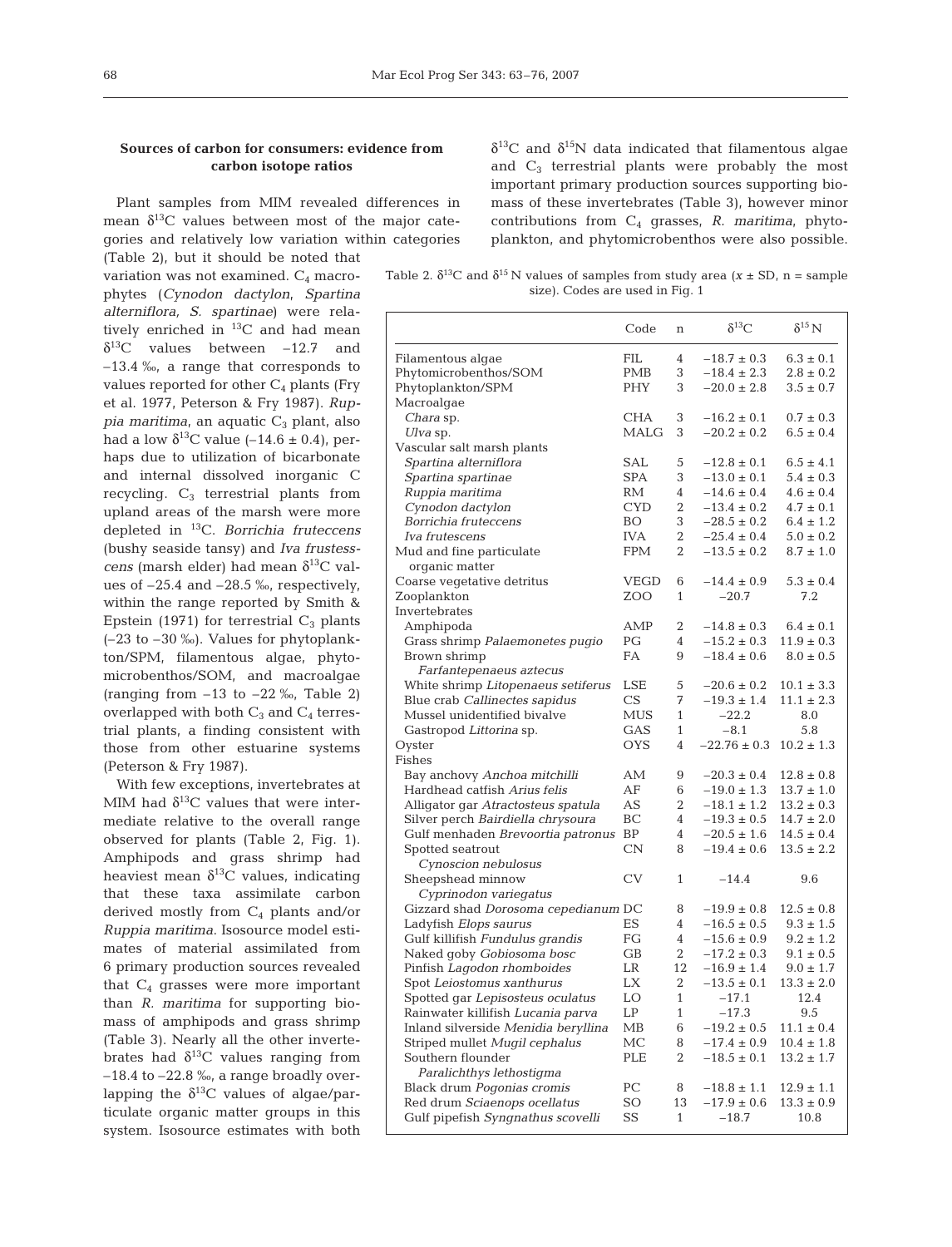

Fig. 1.  $\delta^{15}N$  and  $\delta^{13}C$  values for major food web elements in Mad Island Marsh.  $\blacktriangle$ : primary production sources;  $\square$ : invertebrates;  $\bigcirc$ : fishes; codes as in Table 2. Potential assimilation of carbon sources by consumers is indicated by degree of alignment among taxa relative to *x*-axis values, trophic level by relative position on *y*-axis

Fishes at MIM had  $\delta^{13}$ C values (Table 2, Fig. 1) that indicated assimilation of carbon from a mixture of primary production sources. According to the Isosource model estimates, large fractions of material originating from emergent  $C_4$  macrophytes were probably assimilated into tissues of several small fishes that inhabit densely vegetated, marginal areas of the marsh, e.g. spot and Gulf killifish (Table 3). Isosource results indicated that most other fish species assimilated variable mixtures of material derived from  $C_4$  and  $C_3$  plants and filamentous algae, with *Ruppia maritima*, phytomicrobenthos/SOM and phytoplankton/SPM estimated to be of minor importance (Table 3). According to these model estimates,  $C_4$  grasses were probably the dominant source supporting biomass of  $7$  fish species,  $C_3$ plants were the dominant source for Gulf menhaden only, filamentous algae

Table 3. Two-element, multiple-source model estimates of mean percent of carbon in consumer tissues derived from 5 potential basal sources (values in parentheses are ranges of possible percentages)

|                          | $C_4$<br>plants | $C_3$<br>plants | Ruppia<br>maritima | Phytomicro-<br>benthos/SOM | Phyto-<br>plankton/SPM | Filamentous<br>algae |
|--------------------------|-----------------|-----------------|--------------------|----------------------------|------------------------|----------------------|
| <b>Fishes</b>            |                 |                 |                    |                            |                        |                      |
| Leiostomus xanthurus     | 76 (72-80)      | $0(0-0)$        | $19(14-26)$        | $3(0-6)$                   | $1(0-2)$               | $<1(0-1)$            |
| Cyprinodon variegatus    | $71(52-82)$     | $3(0-7)$        | $11(0-31)$         | $4(0-13)$                  | $5(0-16)$              | $7(0-17)$            |
| Fundulus grandis         | $56(29 - 74)$   | $6(0-16)$       | $11(0-36)$         | $5(0-15)$                  | $5(0-18)$              | $17(0-35)$           |
| Elops saurus             | $43(12-67)$     | $9(0-23)$       | $12(0-38)$         | $5(0-17)$                  | $6(0-20)$              | $26(0-50)$           |
| Lagodon rhomboides       | $37(1-64)$      | $10(0-26)$      | $12(0-42)$         | $5(0-17)$                  | $6(0-22)$              | $30(0-57)$           |
| Gobiosoma bosc           | $35(0-63)$      | $11(0-27)$      | $11(0-40)$         | $5(0-17)$                  | $6(0-21)$              | $33(0-61)$           |
| Lepisosteus oculatus     | $33(0-64)$      | $10(0-27)$      | $14(0-44)$         | $6(0-21)$                  | $7(0-24)$              | $31(0-56)$           |
| Lucania parva            | $33(0-62)$      | $11(0-28)$      | $12(0-40)$         | $5(0-18)$                  | $6(0-21)$              | $34(0-62)$           |
| Mugil cephalus           | $31(0-61)$      | $11(0-29)$      | $12(0-38)$         | $5(0-18)$                  | $6(0-22)$              | $35(0-63)$           |
| Sciaenops ocellatus      | $25(0-58)$      | $13(0-33)$      | $11(0-37)$         | $5(0-18)$                  | $6(0-22)$              | 40 $(0 - 71)$        |
| Atractosteus spatula     | $24(0-57)$      | $14(0-34)$      | $11(0-37)$         | $5(0-18)$                  | $7(0-23)$              | $40(0 - 72)$         |
| Paralichthys lethostiqma | $21(0-54)$      | $16(0-37)$      | $10(0-35)$         | $5(0-19)$                  | $7(0-23)$              | $42(0 - 78)$         |
| Syngnathus scovelli      | $20(0-53)$      | $18(0-39)$      | $9(0-33)$          | $5(0-19)$                  | $7(0-24)$              | $42(0 - 78)$         |
| Arius felis              | $19(0-59)$      | $20(0-40)$      | $9(0-33)$          | $5(0-19)$                  | $7(0-24)$              | $41(0 - 77)$         |
| Pogonias cromis          | $19(0-52)$      | $19(0-39)$      | $9(0-34)$          | $5(0-20)$                  | $7(0-24)$              | 41 $(0-78)$          |
| Menidia beryllina        | $18(0-49)$      | $22(2-42)$      | $9(0-33)$          | $5(0-19)$                  | $7(0-25)$              | $39(0 - 74)$         |
| Bairdiella chrysoura     | $18(0-49)$      | $23(5-43)$      | $9(0-31)$          | $5(0-18)$                  | $7(0-22)$              | $38(0 - 73)$         |
| Cynoscion nebulosus      | $18(0-48)$      | $25(5-44)$      | $9(0-33)$          | $5(0-18)$                  | $7(0-25)$              | $37(0 - 71)$         |
| Dorosoma cepedianum      | $17(0-44)$      | $29(11-47)$     | $8(0-30)$          | $5(0-17)$                  | $6(0-22)$              | $35(0-68)$           |
| Anchoa mitchilli         | $16(0-42)$      | $33(16-50)$     | $8(0-29)$          | $5(0-17)$                  | $6(0-22)$              | $33(0-63)$           |
| Brevoortia patronus      | $15(0-41)$      | $36(19-51)$     | $8(0-29)$          | $5(0-16)$                  | $6(0-20)$              | $31(0-31)$           |
| <b>Invertebrates</b>     |                 |                 |                    |                            |                        |                      |
| Amphipoda                | 66 $(45 - 79)$  | $4(0-10)$       | $10(0-31)$         | $4(0-14)$                  | $5(0-16)$              | $11(0-24)$           |
| Palaemonetes pugio       | $61(35 - 76)$   | $5(0-13)$       | $11(0-35)$         | $4(0-15)$                  | $5(0-18)$              | $14(0-30)$           |
| Farfantepenaeus aztecus  | $22(0-56)$      | $15(0-36)$      | $10(0-34)$         | $5(0-19)$                  | $6(0-23)$              | $42(0 - 75)$         |
| Litopenaeus setiferus    | $16(0-42)$      | $34(17-50)$     | $8(0-30)$          | $5(0-17)$                  | $6(0-21)$              | $32(0-62)$           |
| Callinectes sapidus      | $15(0-54)$      | $21(4-44)$      | $9(0-33)$          | $5(0-18)$                  | $6(0-25)$              | 44 $(0 - 72)$        |
| Zooplankton              | $15(0-39)$      | $38(22-53)$     | $7(0-25)$          | $4(0-16)$                  | $6(0-20)$              | $31(0-59)$           |
| Mussel                   | $11(0-30)$      | $53(40-64)$     | $6(0-22)$          | $3(0-12)$                  | $5(0-16)$              | $22(0-44)$           |
| Oyster                   | $10(0-25)$      | $58(47-68)$     | $6(0-22)$          | $4(0-12)$                  | $5(0-16)$              | $18(0-38)$           |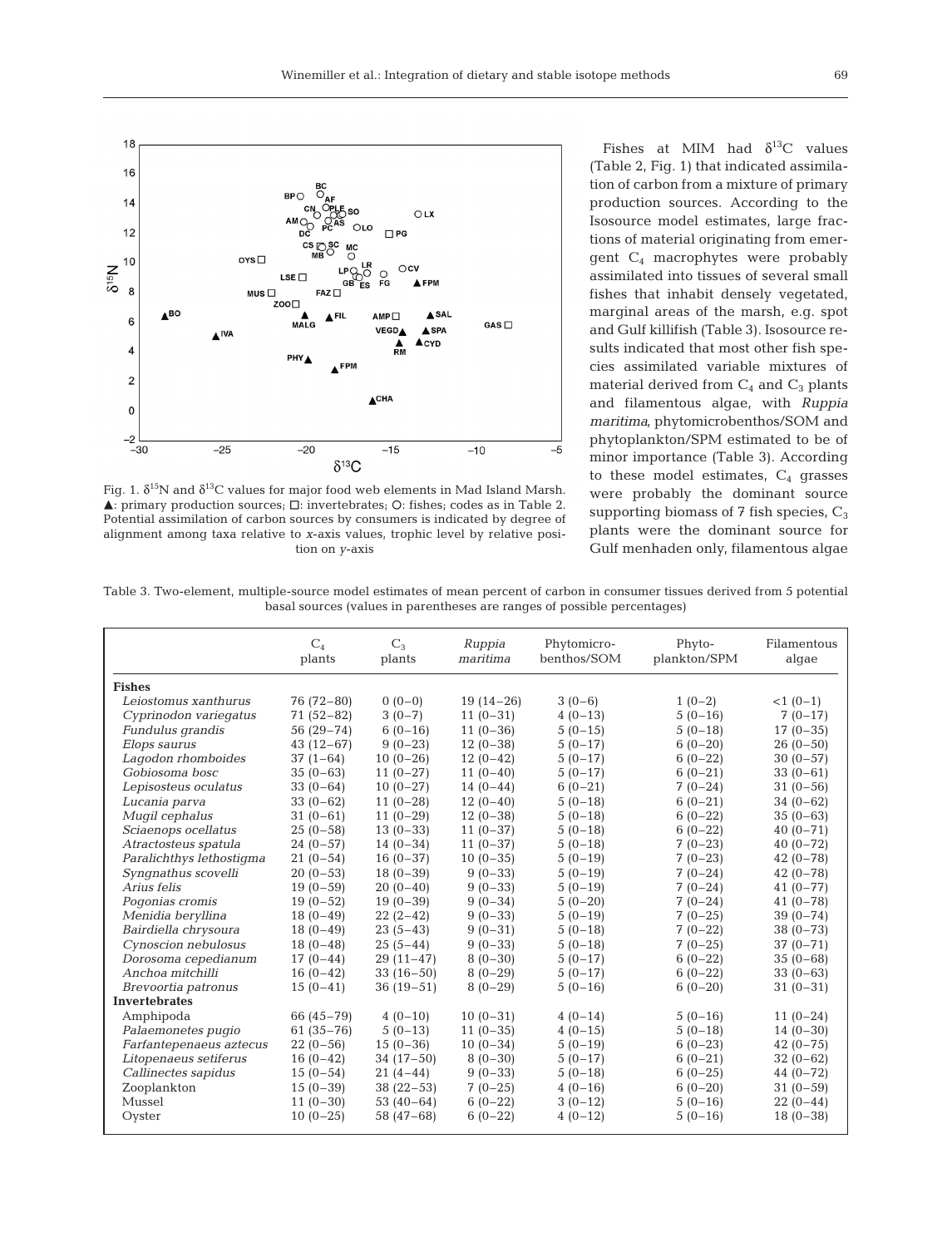was the dominant source for 12 species, and  $C_3$  plants and filamentous algae were equally important for bay anchovy. Given that algae isotopic signatures often show significant temporal and spatial variation in estuaries (e.g. Creach et al. 1997, Currin et al. 2003, Cook et al. 2004), these model estimates of primary production source contributions to consumer tissues should be considered tentative pending additional sampling of algae during different seasons.

## **Sources of carbon for consumers: evidence from dietary analysis**

The total volume of food items removed from 6452 fish and crustacean stomachs was 3.70 l. Among 66 prey categories identified, the major food items consumed by fishes and invertebrates were (as percentage of total volume extracted) detritus (32%), striped mullet  $(19\%)$ , blue crab  $(15\%)$ , snails  $(6\%)$ , unicellular green algae  $(4\%)$ , diatoms  $(3\%)$ , pinfish  $(2\%)$ , white shrimp  $(1\%)$ , brown shrimp  $(1\%)$ , widgeon grass  $(1\%)$ , black drum  $(1\%)$ , and gar  $(1\%)$ . All other food categories had percentage volumes less than 1%. Nonetheless, for some species of small or rare consumer taxa, several of these food resources comprised major elements of trophic pathways supporting their biomass. For example, bivalve mollusks comprised 51% of the diet of the black drum by volume, and calanoid copepods comprised 14% of the bay anchovy diet.

We examined the diets of the 5 most abundant primary consumers (in terms of biomass) based on the complete annual sample of stomach contents (Table 4). Detritus was by far the dominant food resource consumed by grass shrimp, striped mullet, Gulf menhaden, and gizzard shad. Gulf menhaden in the marsh were juveniles that consumed a large fraction of centric diatoms in addition to a major detrital component. Pinfish consumed mostly *Ruppia maritima* (70% volume) and invertebrates (18.5%).

Diets of the abundant large carnivorous fishes were dominated by detritivorous fishes and crustaceans that fed mainly on detritus and/or phytomicrobenthos. For example, striped mullet was an important prey for alligator gar (83% of diet by volume), speckled seatrout  $(70\%)$ , spotted gar  $(62\%)$ , and red drum  $(10\%)$ . Pinfish were consumed by southern flounder (41.4%), spotted gar (30.4%), hardhead catfish (10%), and speckled seatrout (6.2%). Blue crabs were consumed by red drum (70%) and hardhead catfish (24%). Detritivorous juvenile Gulf menhaden were consumed by southern flounder (29%), speckled seatrout (4%), and red drum (1%). Thus, our analysis of consumer diets indicates that detritus is the dominant source of plant material supporting most consumers in the MIM food web. However, the specific source of fine particulate organic matter removed from stomachs is nearly impossible to determine by microscopic examination.

# **Vertical trophic structure: evidence from nitrogen isotope ratios**

Our analysis of stable nitrogen isotope ratios of the most abundant consumer taxa indicates approximately 4 trophic levels in this aquatic ecosystem (Fig. 2). Four invertebrates (including zooplankton in the aggregate) and 8 fish species approximated the second trophic level (TL) of primary consumers (TL values from 1.24 to 2.66). Three consumer taxa (amphipods, zooplankton, and white shrimp) actually had values less than 2.0. Error in the zooplankton estimate could have been associated with contamination of samples with particu-

Table 4. Volumetric proportion of detritus, algae, and aquatic macrophytes in diets of common primary consumers (grass shrimp, striped mullet, Gulf menhaden, gizzard shad, and pinfish) at Mad Island Marsh, and the total volume (ml) of each diet category taken from stomachs of the entire consumer sample

|                                          | Palaemonetes<br>pugio | Mugil<br>cephalus | <i>Brevoortia</i><br>patronus | Dorosoma<br>cepedianum | Lagodon<br>rhomboides | Total |
|------------------------------------------|-----------------------|-------------------|-------------------------------|------------------------|-----------------------|-------|
| Centric diatoms                          | 0.017                 | 0.003             | 0.138                         | 0.001                  | 0.005                 | 6.64  |
| Pennate diatoms                          | 0.020                 | 0.007             | 0.025                         | 0.004                  | 0.002                 | 7.70  |
| Dinoflagellates ( <i>Noctiluca</i> spp.) |                       | 0.001             | 0.002                         |                        |                       | 0.79  |
| Unicellular green algae                  |                       | 0.093             | 0.002                         | 0.042                  |                       | 75.40 |
| Filamentous green algae                  | 0.049                 | 0.020             | 0.013                         | 0.009                  | 0.047                 | 20.05 |
| Oscillatoria spp.                        | 0.001                 | 0.015             |                               | 0.003                  | 0.006                 | 10.21 |
| Other cyanobacteria                      | 0.002                 | 0.009             | 0.002                         | 0.005                  |                       | 8.42  |
| <i>Chara</i> spp.                        |                       |                   |                               |                        | 0.026                 | 0.44  |
| Ruppia maritima                          | 0.005                 | 0.007             |                               | 0.003                  | 0.698                 | 27.85 |
| Other aquatic macrophytes                |                       |                   |                               |                        | 0.001                 | 1.26  |
| Detritus                                 | 0.837                 | 0.658             | 0.789                         | 0.783                  | 0.030                 | 62.53 |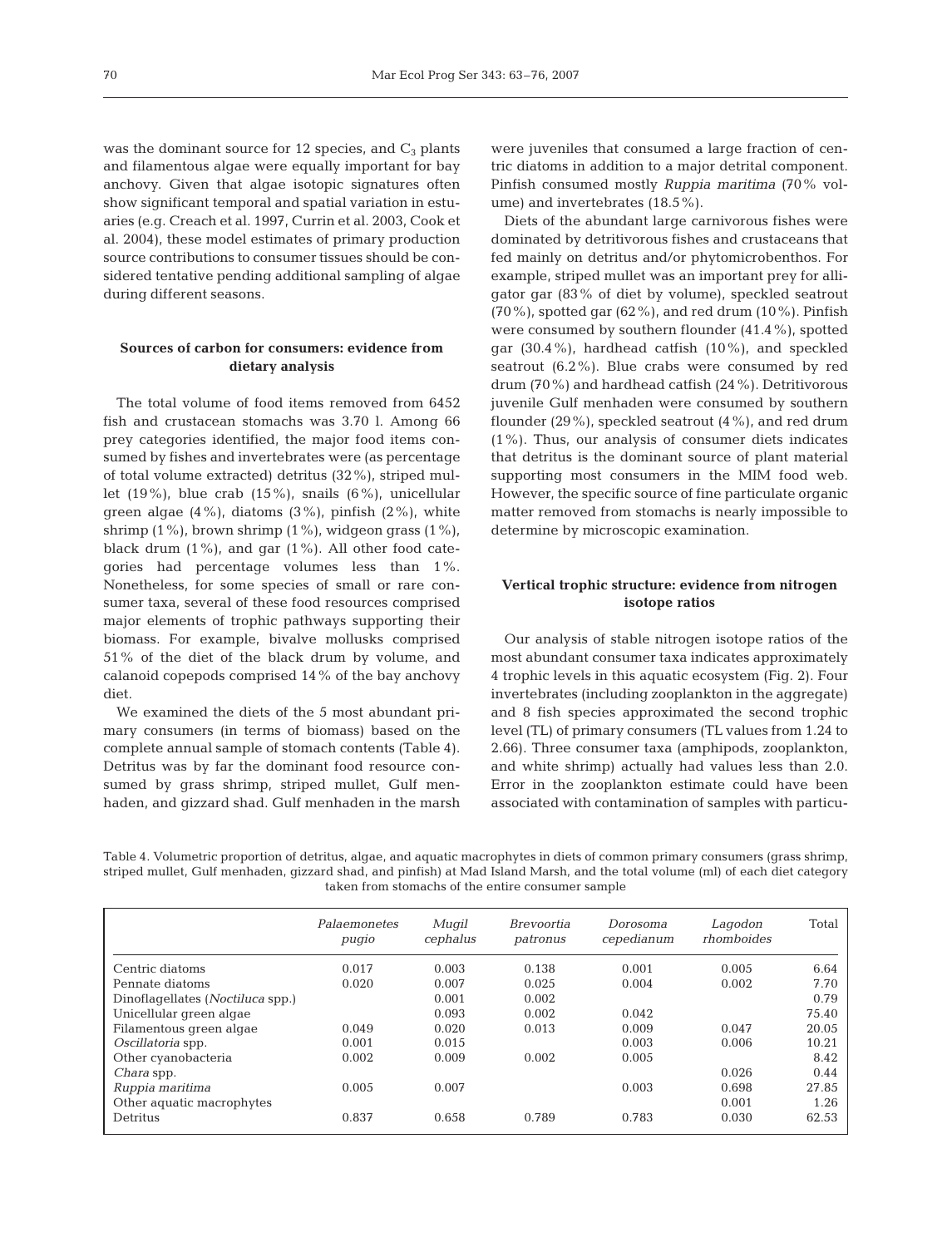

Fig. 2. Frequency distributions of trophic levels of Mad Island Marsh taxa based on  $\delta^{15}N$  data (filled bars) and volumetric dietary data (open bars)

late matter of plant origin. Another source of error in estimating trophic levels could have been variation in  $\delta^{15}$ N among presumptive source taxa (TL 1) consumed in variable proportions by these taxa. The third trophic level (TL 2.6 to 3.4) contained 11 fish and 2 invertebrates species. The largest piscivorous fishes were at the third trophic level: spotted gar  $= 3.0$ , alligator gar  $=$ 3.3, southern flounder = 3.3, spotted seatrout = 3.3, red drum = 3.3). The species that approached a fourth trophic level were fishes that consumed variable amounts of zooplankton: silver perch  $(TL = 3.7)$  and juvenile gulf menhaden (TL = 3.65).

# **Comparison of vertical trophic structure derived from dietary analyses**

Based on the same set of abundant consumer taxa (except for the amphipod, for which we present isotopic data but had no dietary data), we compared trophic level estimates calculated using dietary data with estimates calculated from stable isotope data. With 3 exceptions, the 2 methods yielded fairly concordant results (Fig. 3). The 3 taxa with highly discordant trophic levels based on the 2 methods were Gulf menhaden, gizzard shad, and grass shrimp. All 3 of these species had much higher trophic levels calculated from the stable isotope analysis compared to estimates based on stomach contents analysis. When we removed these organisms from the statistical analysis, the coefficient of determination for the linear regression increased from 0.185 to 0.60. All 3 of these outlying species consumed large volumetric proportion of detritus (Table 4), but also minor and variable proportions of algae and invertebrates, such as protozoans, nematodes, microcrustaceans, and mollusks. In contrast to these detritivores, the ladyfish, a carnivore, had a lower estimate of trophic level based on the isotopic data (diet  $TL = 3.07$ , isotopic  $TL = 2.12$ ).



Fig. 3. Comparison of trophic level values for Mad Island Marsh consumer species derived from  $\delta^{15}N$  vs. volumetric dietary data. Three outlying species (inside oval) were *Brevoortia patronus*, *Palaemonetes pugio*, and *Dorosoma cepedianum* ( $r^2$  for full data set = 0.18,  $p = 0.04$ ;  $r^2$  for data set without 3 outliers =  $0.60$ ,  $p < 0.0001$ )

According to the isotopic method, the amphipod had a trophic level of 1.2 and the brown shrimp had  $TL =$ 1.7. These estimates are obviously biased, given that the lowest possible consumer level is 2.0. The lowest trophic levels based on the dietary method were for the sheepshead minnow  $(TL = 2.0)$ , Gulf menhaden  $(TL = 1.0)$ 2.0), and grass shrimp (2.1). The species with the highest trophic levels according to dietary analysis were red drum  $(TL = 3.4)$ , southern flounder  $(TL = 3.3)$ , and spotted seatrout  $(TL = 3.3)$ . These species had essentially the same trophic levels according to the isotopic methodology (3.3 in each case).

Several abundant fish species were not encountered in any predator stomachs, even though many of these species are known to be exploited by a variety of piscivorous fishes based on other studies. For example no gizzard shad were recovered from stomachs during our study, yet this species is exploited by gars in freshwater habitats of Texas (K. O. Winemiller unpubl. data) and other regions (Garcia et al. 2001).

## **DISCUSSION**

A previous analysis of seasonal variation in food web structure at MIM that was based entirely on dietary information (Akin & Winemiller 2006) revealed low temporal variation in most general food web properties, even though community composition and population size structure of certain species changed. Proportions of top (taxa with no observed predators),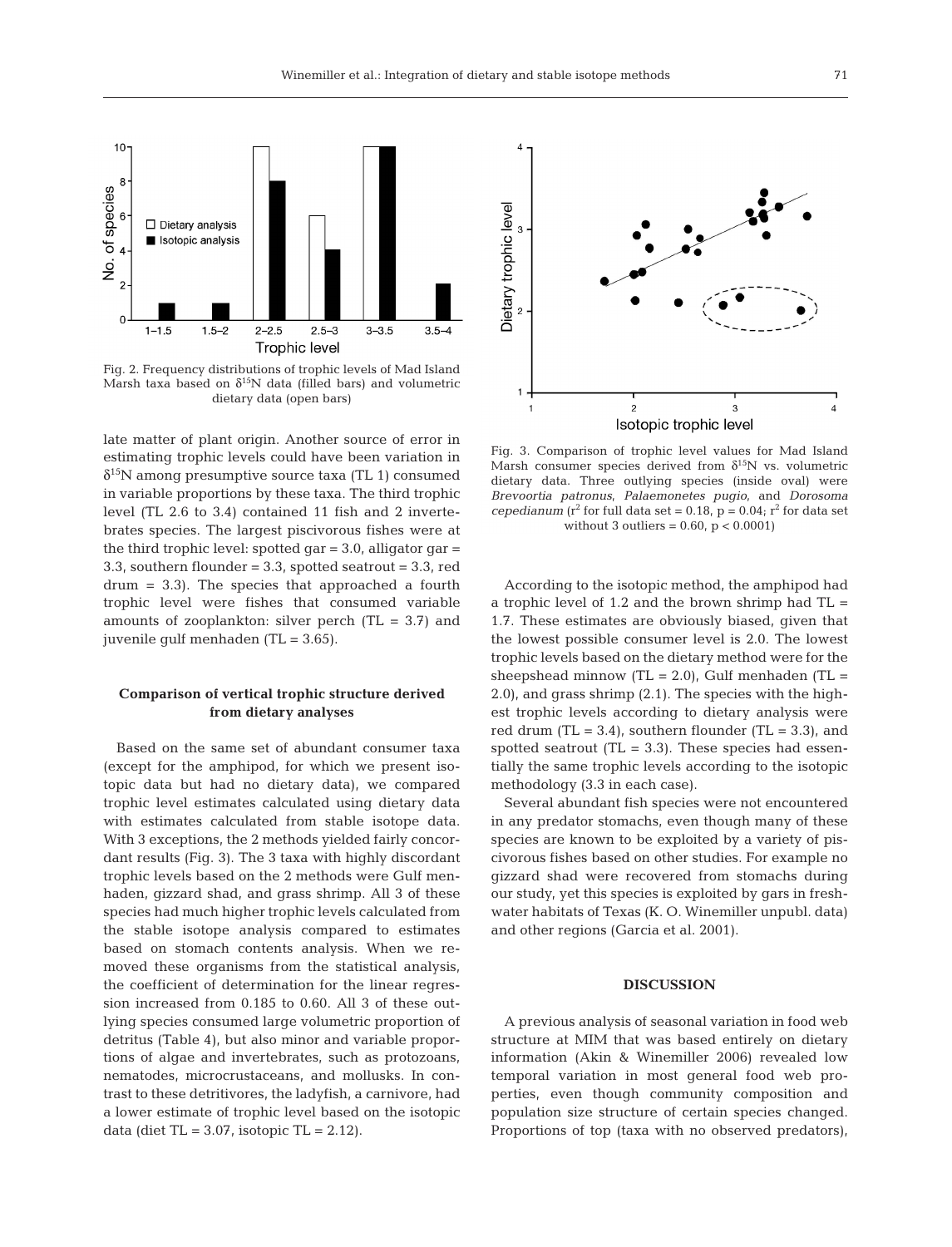intermediate (species observed as both predator and prey), and basal (primary producers) taxa did not vary significantly between seasons. The summer food web had a few more taxa and trophic links than the winter web, and the volume of consumed material (estimated from collective stomach volume of the species assemblage) and mean trophic level were greater during summer. In the current study, dietary data collected over 18 mo were combined into an annual food web for comparison with isotopic data from consumer tissues collected during August. Muscle tissue should reflect the elemental composition of material assimilated during the preceding several weeks to months, with the interval depending on factors such as body size and trophic position (O'Reilly et al. 2002). Thus, a potential source of bias in our analysis would be mismatches in temporal resolution of dietary and isotopic data sets. Another potential source of bias is spatial variation; for example, migratory species might reflect material assimilated from coastal marine waters rather than local sources (Herzka 2005). Most of the marine immigrants at MIM were small juveniles of estuarinedependent marine species, such as Gulf menhaden and various sciaenids, assumed to have fed and grown almost entirely *in situ*. Nonetheless, some of the large fishes could have entered the system following periods of residence in other areas, such as the coastal Gulf of Mexico, Matagorda Bay, or freshwater creeks.

#### **Production sources and horizontal web structure**

Dietary analyses revealed consumption of large amounts of detritus, both vegetative (macrophyte tissues) and fine particulate, by species that were among the most abundant in the system, such as amphipods, striped mullet and gizzard shad. Stable isotope analysis indicated that these abundant detritivores probably assimilated carbon derived from variable mixtures of algal and macrophyte sources. Emergent cordgrasses dominate shallow marginal areas of the marsh throughout the year. Submerged widgeon grass is abundant in deeper areas during summer and fall, then dies back during winter. Detritus from widgeon grass is probably present in sediments throughout the year. Despite the fact that emergent cordgrasses dominate the standing plant biomass of the system, these plants are consumed directly by very few organisms. Periwinkle snails are significant grazers of cordgrasses (Silliman & Zieman 2001), and our single periwinkle sample was highly <sup>13</sup>C-enriched ( $\delta^{13}$ C = -8.1), probably reflecting consumption of cordgrass and perhaps contamination of our soft tissue sample with carbonate from shell fragments. In contrast to our analysis, Peterson & Howarth's (1987) study of a Georgia saltmarsh

found *Littorina* spp.  $(\delta^{13}C = -14.6)$  to have slightly lighter carbon signature than *Spartina* spp. (–12.9), and concluded that, like virtually all of the macrofauna investigated, periwinkles assimilate some fraction of carbon derived from both *Spartina* spp. and phytoplankton. Most *Spartina* spp. biomass is probably consumed as detritus. Studies have revealed little fractionation of carbon isotope ratios within dead *Spartina* spp. tissue after processing by bacteria  $\left($  < 2‰) or within bacteria (1 to 2‰) growing on *Spartina* spp. detritus (Coffin et al. 1988, Currin et al. 1995, Boschker et al. 1999). Oysters and another bivalve mollusk had carbon isotope ratios that were 2‰ lighter than the lightest algal, particulate organic matter, and  $C_3$ macrophyte samples. Because we only collected phytoplankton (fine seston) samples from the upper and middle reaches of the system during the late summer, it is likely that these bivalves reflected ratios of phytoplankton with lower  $\delta^{13}$ C from the lower estuary or from other locations that were delivered on tides.

Previous stable isotope studies of saltmarsh food webs in North America have concluded that macrofauna are supported mostly by a combination of  $C_4$ marsh grasses, algae, and to a lesser extent terrestrial  $C_3$  plants, with the relative fraction of each depending on trophic niche, size class, season, and location (Haines & Montague 1979, Peterson & Howarth 1987, Deegan & Garritt 1997, Kwak & Zedler 1997). Our Isosource results conform to this pattern, with some MIM consumers (e.g. amphipods, spot) assimilating greater fractions of carbon derived from macrophytes, and others (e.g. southern flounder, red drum) assimilating greater fractions of material derived from algae, filamentous algae in particular. To some extent, source material assimilated by consumers seemed to be associated with spatial distributions. Killifishes were estimated to assimilate large fractions of  $C_4$ -derived material, and were also captured from shallow marginal waters, usually within or near dense stands of  $C_4$  marsh grasses. Amphipods were captured from organic-rich sediments and dense stands of vegetation throughout the marsh, and also reflected a large  $C_4$  macrophyte contribution. Midwater planktivorous fishes, such as Gulf menhaden, bay anchovy and inland silversides, were estimated to derive carbon mostly from filamentous algae and  $C_3$  plants, and were captured from more open and deeper regions of the marsh. Diatoms and filamentous algae grow on the surfaces of submerged living as well as dead macrophytes. Our isotopic samples were not sufficient to permit investigation of spatial patterns, and it would be interesting to examine variation associated with the longitudinal salinity gradient at this site (Akin et al. 2003). Previous studies of coastal systems have revealed greater spatial variation than temporal variation in most species (Deegan & Garritt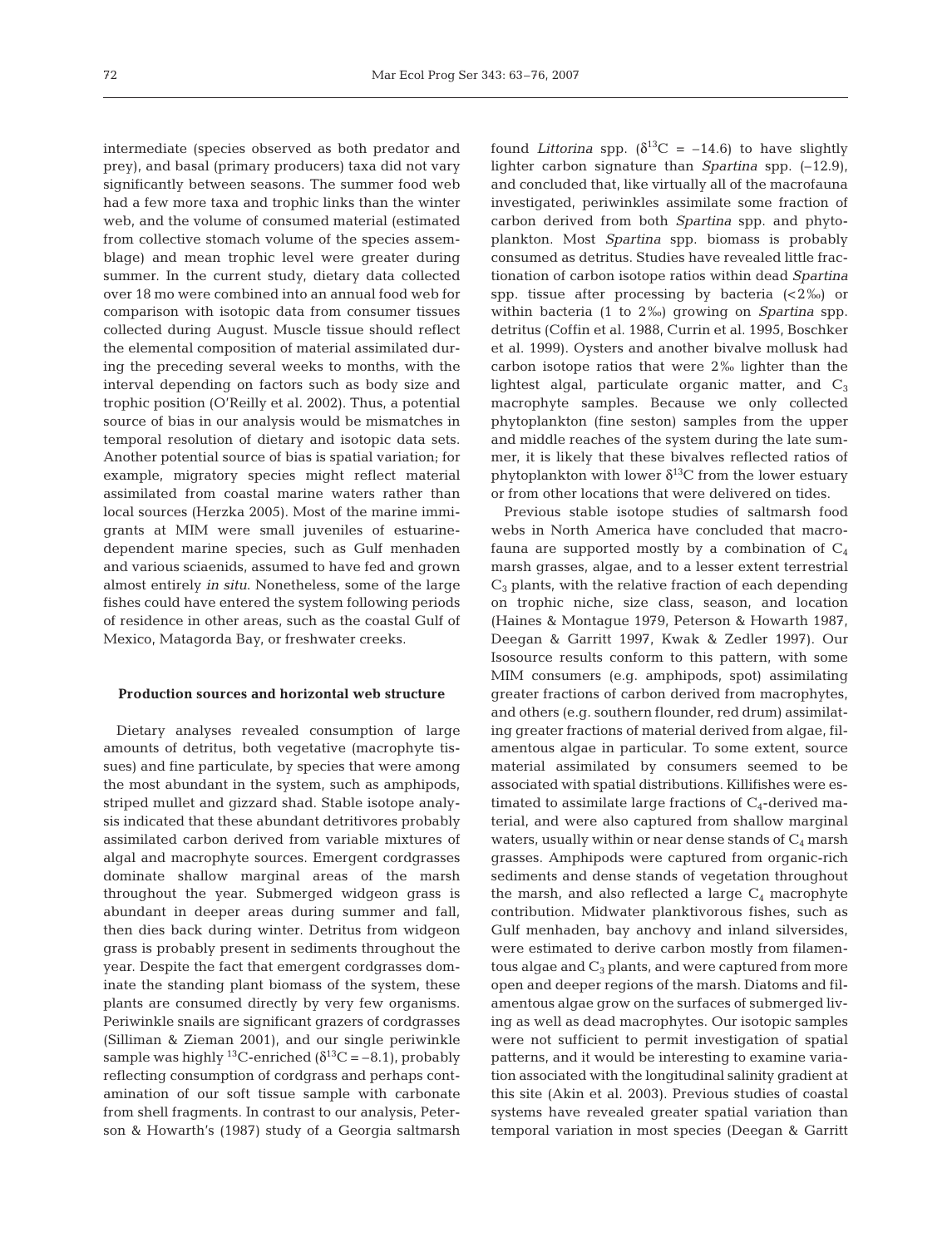1997, Weinstein et al. 2000, Bouillon et al. 2002,

Melville & Connolly 2003). Although isotopic analysis performed better than dietary analysis in revealing primary production sources supporting consumers, it could not reveal the detailed structure of predator–prey interactions at the species level. Stomach contents analysis directly identified many consumer–resource interactions, particularly for consumers at higher trophic levels. Yet dietary analysis probably overestimated the importance of many production sources consumed by detritivores, the dominant consumer trophic guild in terms of numerical abundance. Microscopic examination of stomach contents of most detritivores (fishes, crustaceans) revealed large fractions of fine amorphous organic material that were assumed to be derived from various fractions of macrophyte and algal biomass. This material was also assumed to contain heterotrophic bacteria. Additional laboratory methods, such as analysis of nucleic acids, lipids or pigments (Canuel et al. 1995, Cook et al. 2004), would be needed to identify the origin of this material. Another well-recognized problem with stomach contents analysis is that material has variable nutritional value for the consumer. Much of the coarse vegetative detritus consumed by fishes and crustaceans was probably refractory and not assimilated.

### **Vertical web structure**

Estimates of vertical web structure (consumer trophic levels) by the 2 methods were largely concordant. The exceptions were zooplanktivorous and detritivorous fishes, which had higher trophic levels according to nitrogen isotope ratios compared with estimates from dietary data. It is likely that the isotope method more accurately indexed the number of trophic transfers than the dietary method, which depends on accurate dietary estimation for all elements of food chains leading to a consumer, and which assumes equal assimilation efficiencies for elements found in stomach contents. The isotope method placed juvenile Gulf menhaden near the top of the food web, whereas the dietary method placed it at the second trophic level. Menhaden stomachs contained mostly fine amorphous organic material that was assumed to derive from a mixture of algal and macrophyte sources. Only small amounts of invertebrates were recovered from stomachs. Isotopic analysis inferred that invertebrates actually were the primary nutritional resource for menhaden. Thus, juvenile menhaden could best be characterized as zooplanktivores positioned at Trophic Level 3, which is similar to the conclusion obtained from stable isotope studies of menhaden in a coastal

marsh in Georgia (Peterson & Howarth 1987). Gulf menhaden use coastal marshes as a nursery habitat, with larger juveniles moving offshore during the late summer. Gizzard shad and striped mullet also had higher trophic level estimates according to the isotopic method. These species feed on invertebrates as juveniles then become increasingly detritivorous as they grow. Stomach contents of these species consisted mostly of detritus, although small amounts of invertebrates were also recovered. Like the menhaden, these species were probably assimilating mostly invertebrate biomass, with refractory detrital components being excreted. Most of the mullet we captured and analyzed were juveniles, whereas most of the gizzard shad were adult size classes. In reservoirs, gizzard shad have been shown to feed mostly on zooplankton when these are abundant (Yako et al. 1996). The grass shrimp was another species that had a large difference in trophic levels estimated by the 2 methods. Again, this species consumed mostly detritus and was consequently assigned a lower trophic level based on diet. Apparently, most of this detritus is refractory, having been ingested along with microorganisms that are the principal nutritional resource.

The concordance of trophic position estimates from the 2 methods for most species gives confidence that the trophic fractionation value 3.3 provides reasonable approximation of  $\delta^{15}N$  trophic enrichment, despite the fact that trophic N fractionation can vary in relation to diet protein content and other factors (McCutchan et al. 2003). A likely source of error in the diet-based estimates was bias in the values assigned to invertivorous species that consumed large volumes of detritus. These species were among the most abundant in the marsh, and thus were important in the diets of piscivores. Another potential source of bias in this comparison was the 'time averaging' of assimilated material in isotopic analysis (O'Reilly et al. 2002). Our isotopic data were based on samples collected during August (except for plant tissues, which were collected during August and February, and for which values were averaged). Species with short life cycles can show large temporal variation in isotopic signatures, whereas longer-lived species will reflect a time-integrated record of material assimilation. Thus, our isotopic data may have reflected differing amounts of time integration that depended on body size and other ecological and physiological factors, whereas our dietary samples reflected numerical averages based on available specimens collected over the course of an 18 mo field survey. In most cases, the sizes of specimens used for isotopic analysis closely matched the average size of conspecifics used for dietary analyses. An additional factor that can increase variation in isotopic data is fish movement (Herzka 2005). New immigrants may reflect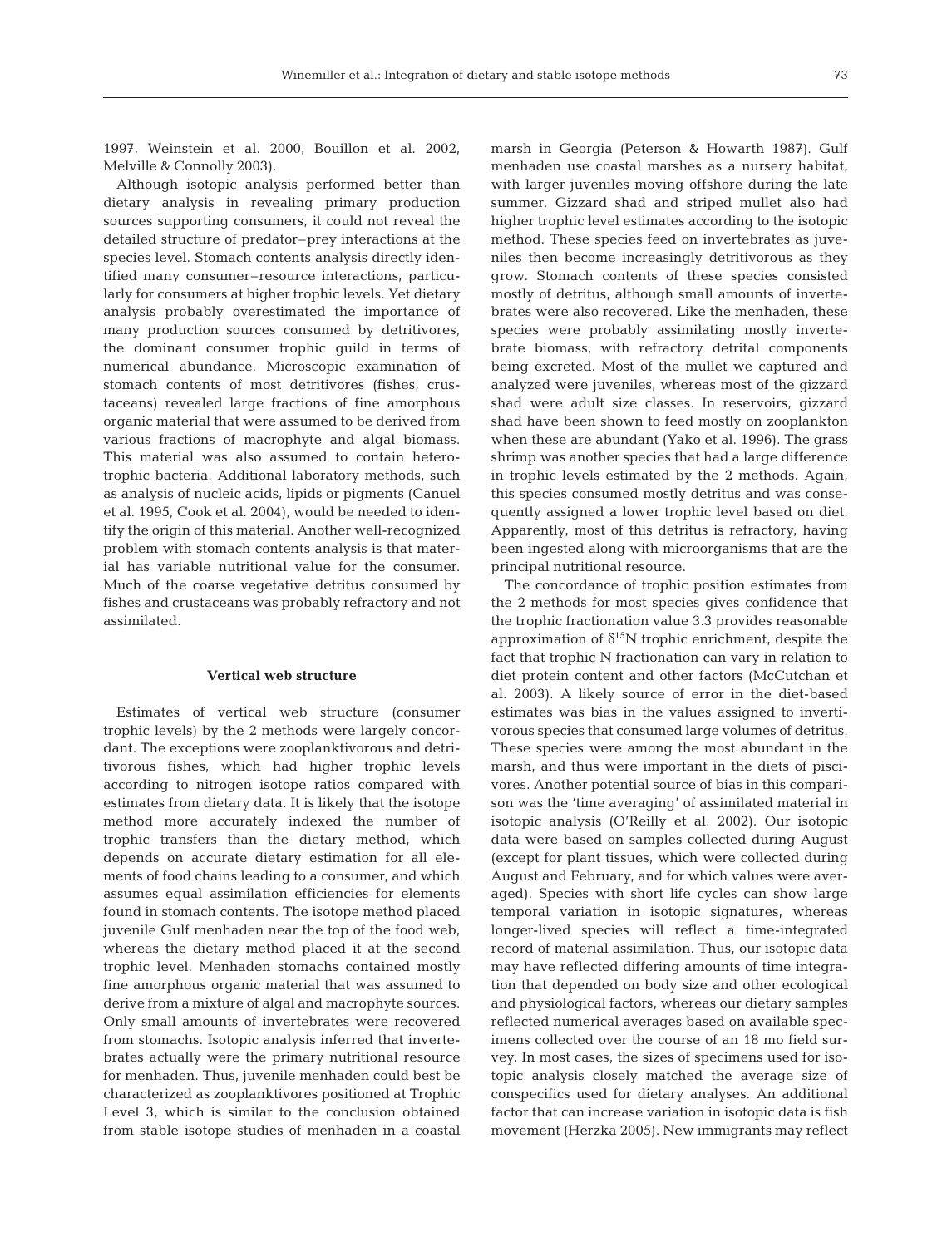a history of feeding in the habitat from which they emigrated rather than the receiving habitat (Jackson & Harkness 1987). Given the large potential for differences in time and place to influence variation in diets and isotopic signatures, it is notable that the 2 methods yielded estimates that matched closely, for most of the species examined.

#### **Methods for descriptive food web research**

Each of the methods used in our study of the MIM food web have limitations that reduce the precision and accuracy of inferred web structure; yet, when applied together, stable isotope and dietary analyses provide a more detailed and accurate model of trophic structure and dynamics, including greater taxonomic, temporal, and spatial resolution. Using both dietary and isotopic data, Harrigan et al. (1989) showed that the basal production sources supporting shrimp and grey snappers *Lutjanus griseus* in southern Florida mangrove and seagrass ecosystems differed markedly. Hentschel (1998) examined both types of data to demonstrate ontogenetic diet shifts and associated shifts in basal sources for polychaete worms. Using stable isotope analysis, Creach et al. (1997) were able to show that amphipods were feeding mostly on plant detritus, although its origin could not be conclusively determined from analysis of gut contents. Currin et al. (2003) inferred from stable isotope data that mummichogs *Fundulus heteroclitus* were not assimilating most of the detritus contained in guts. Using both methods, Beaudoin et al. (1999) examined betweenpopulation variation in trophic ecology of northern pike *Esox lucius*, and showed long-term specialization on invertebrates or fishes by conspecifics within populations. To our knowledge, our study is the second to examine an entire community food web using both stable isotope and dietary analyses, and the first to do so for an estuarine system. Mantel et al. (2004) found that the 2 methods produced similar results, stressing the importance of autochthonous resources for consumers in a tropical stream, and that both methods are needed to resolve trophic positions of omnivores.

Even if isotopic data cannot provide a precise and accurate estimate of consumer-resource interactions, the ordination of species according to stable isotope signatures can be used to distinguish patterns of trophic differentiation. Stable isotope ratios have been used to examine niche partitioning (Bootsman et al. 1996), effects of ecosystem engineers on production sources (Botto et al. 2005), trophic differences between migratory and resident fishes (Weinstein et al. 2000), and patterns of migration (Hansson et al. 1997, Herzka 2005), to name only a few topics. An advantage of the

stable isotope approach is that large amounts of data can be collected and analyzed with minimal time and effort compared with dietary analysis. In recent years, the number of contract laboratories for massspectometry of stable isotope ratios has increased and costs have declined. The obvious limitation of the method is that it depends on isotopically distinct sources (e.g. algae vs.  $C_4$  macrophytes), and for some questions and systems these will not be present. Analysis of multiple elements can increase resolution in some cases (Phillips 2001).

Diet estimates based on stomach contents analysis require large sample sizes, particularly for species with broad diets and high intraspecific variation. Thus, dietary analysis is time and labor intensive, and also requires considerable taxonomic expertise to identify and quantify food items that are often fragmented or partially digested. On the other hand, large samples that include individuals of different size classes collected over time from different locations permit examination of ecological performance in relation to ontogenetic and environmental factors. Moreover, detailed dietary data lend themselves to quantitative estimation of feeding rates based on models of gut evacuation or bioenergetics, and these estimates are essential for development of dynamic food web models. We advocate using both methods in order to maximize precision and accuracy of estimates. Food web models supported by large amounts of empirical data derived from long-term studies should more accurately predict ecological response to natural and anthropogenic perturbations.

*Acknowledgements.* The Nature Conservancy of Texas and M. Dumesnil provided access to field sites and facilities at Mad Island Marsh Preserve. We thank A. Arrington, J. Arrington, S. Aydin, Y. Bolek, T. Lantz, H. Lopez, M. Morgan, M. Robertson, S. Tarim, and J. Walther for assistance with field data and specimen collection. W. Neill and J. Calvin provided helpful statistical advice. Funding was provided by the Nature Conservancy of Texas, International Sportfish Fund, and a fellowship from Gaziosmanpasa University to S.A.

## LITERATURE CITED

- Adams SM, Kimmel BL, Ploskey GR (1983) Sources of organic carbon for reservoir fish production: a trophic-dynamics analysis. Can J Fish Aquat Sci 40:1480–1495
- Akin S, Winemiller KO (2006) Seasonal variation in food web composition and structure in a temperate tidal estuary. Estuaries Coasts 29:552–567
- Akin S, Winemiller KO, Gelwick FP (2003) Seasonal and spatial variation in fish and macrocrustacean assemblage structure in Mad Island Marsh estuary, Texas. Estuar Coast Shelf Sci 56:1–14
- Baird D, Ulanowicz RE (1989) The seasonal dynamics of the Chesapeake Bay ecosystem. Ecol Monogr 59:329–364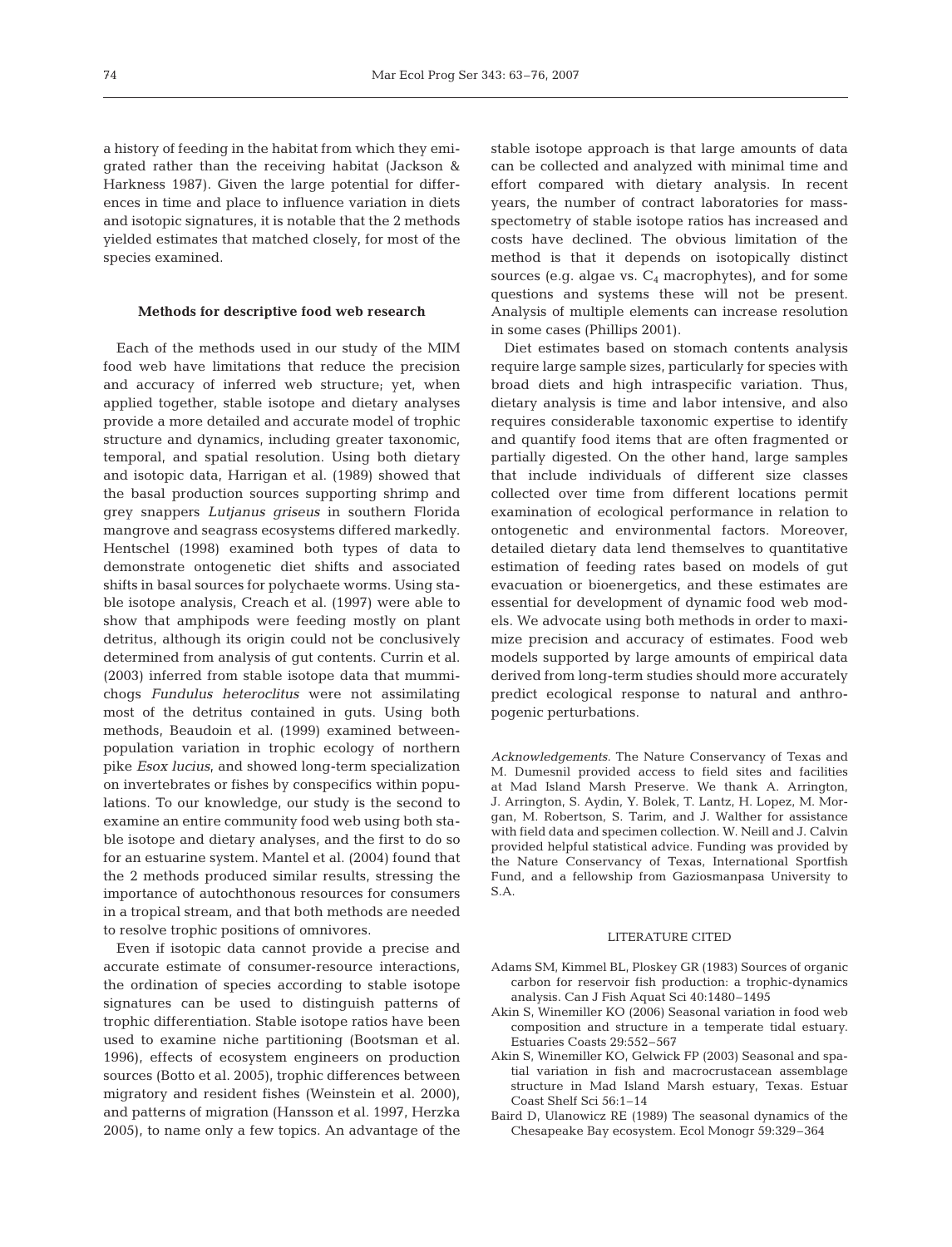- Beaudoin CP, Tonn WM, Prepas EE, Wassenaar LI (1999) Individual specialization and trophic adaptability of northern pike (*Esox lucius*): an isotope and dietary analysis. Oecologia 120:386–396
- Berlow EL, Neutel AM, Cohen JE, de Ruiter PC and 10 others (2004) Interaction strengths in food webs: issues and opportunities. J Anim Ecol 73:585–598
- Bootsma HA, Hecky RE, Hesslein RH, Turner GF (1996) Food partitioning among Lake Malawi nearshore fishes as revealed by stable isotope analyses. Ecology 77:1286–1290
- Boschker HT, de Brouwer JFC, Cappenberg TE (1999) The contribution of macrophyte-derived organic matter to microbial biomass in salt-marsh sediments: stable carbon isotope analysis of microbial biomarkers. Limnol Oceanogr 44:309–319
- Botto F, Valiela I, Iribarne O, Martinetto P, Alberti J (2005) Impact of burrowing crabs on C and N sources, control, and transformations in sediments and food webs of SW Atlantic estuaries. Mar Ecol Prog Ser 293:155–164
- Bouillon S, Raman AV, Dauby P, Dehairs F (2002) Carbon and nitrogen stable isotope ratios of subtidal benthic invertebrates in an estuarine mangrove ecosystem (Andhra Pradesh, India). Estuar Coast Shelf Sci 54:901–913
- Canuel EA, Cloern JE, Ringelberg DB, Guckert JB, Rau GH (1995) Molecular and isotopic tracers used to examine sources of organic-matter and its incorporation into the food webs of San-Francisco Bay. Limnol Oceanogr 40: 67–81
- Christensen V, Pauly D (1992) Ecopath II a software for balancing steady-state ecosystem models and calculating network characteristics. Ecol Model 61:169–185
- Coffin RB, Fry B, Peterson BJ, Wright RT (1989) Carbon isotopic compositions of estuarine bacteria. Limnol Oceanogr 34:1305–1310
- Cohen JE, Briand F, Newman CM (1990) Community food webs: data and theory. Springer-Verlag, New York
- Connolly RM, Hindell JS, Gorman D (2005) Seagrass and epiphytic algae support nutrition of a fisheries species, *Sillago schombergkoii*, in adjacent intertidal habitats. Mar Ecol Prog Ser 286:69–79
- Cook PLM, Revill AT, Clementson LA, Volkman JK (2004) Carbon and nitrogen cycling on intertidal mudflats of a temperate Australian estuary. III. Sources of organic matter. Mar Ecol Prog Ser 280:55–72
- Creach V, Schricke MT, Bertru G, Mariotti A (1997) Stable isotopes and gut analyses to determine feeding relationships in saltmarsh macroconsumers. Estuar Coast Shelf Sci 44:599–611
- Currin CA, Newell SY, Paerl HW (1995) The role of standing dead *Spartina alterniflora* and benthic microalgae in salt marsh food webs: considerations based on multiple stable isotope analysis. Mar Ecol Prog Ser 121:99–116
- Currin CA, Wainright SC, Able KW, Weinstein MP, Fuller CM (2003) Determination of food web support and trophic position of the mummichog, *Fundulus heteroclitus*, in New Jersey smooth cordgrass (*Spartina alterniflora*), common reed (*Phragmites australis*), and restored salt marshes. Estuaries 26:495–510
- Darnell RM (1961) Trophic spectrum of an estuarine community based on studies of Lake Pontchartrain, Louisiana. Ecology 42:553–568
- Deegan LA, Garritt RH (1997) Evidence for spatial variability in estuarine food webs. Mar Ecol Prog Ser 147:31–47
- DeNiro MJ, Epstein S (1981) Influence of diet on the distribution of nitrogen isotopes in animals. Geochim Cosmochim Acta 45:341–351
- Diener RA, Inglis A, Adams GB (1974) Stomach contents of

fishes from clear lake and tributary waters, a Texas estuarine area. Contrib Mar Sci 18:7–17

- Divita R, Creel M, Sheridan PF (1983) Foods of coastal fishes during brown shrimp, *Penaeus aztecus*, migration from Texas estuaries. US Fish Wildl Serv Fish Bull 81:396–402
- Fry B, Sherr EB (1984)  $\delta^{13}$ C measurements as indicators of carbon flow in marine and freshwater ecosystems. Contrib Mar Sci 27:13–47
- Fry B, Scalan RS, Parker PL (1977) Stable carbon isotope evidence for two sources of organic matter in coastal sediments: seagrasses and plankton. Geochim Cosmochim Acta 41:1875–1877
- Garcia de Leon FJ, Gonzalez-Garcia L, Herrera-Castillo JM, Winemiller KO, Banda-Valdes A (2001) Ecology of the alligator gar, *Atractosteus spatula*, in the Vincente Guerrero Reservoir, Tamaulipas, Mexico. Southwest Nat 46: 151–157
- Gelwick FP, Akin S, Arrington DA, Winemiller KO (2001) Seasonal dynamics in abiotic factors and distribution of fishes in the Mad Island Marsh Preserve, Texas. Estuaries 24:285–296
- Haines EB, Montague CL (1979) Food sources of estuarine invertebrates analyzed using  $^{13}C/^{12}C$  ratios. Ecology 60: 48–56
- Hansson S, Hobbie JE, Elmgren R, Larsson U, Fry B, Johannson S (1997) The stable nitrogen isotope ratios as a marker of food-web interactions and fish migration. Ecology 78: 2249–2257
- Harrigan P, Zieman JC, Macko SA (1989) The base of nutritional support for the gray snapper (*Lutjanus griseus*): an evaluation based on a combined stomach content and stable isotope analysis. Bull Mar Sci 44:65–77
- Hentschel BT (1998) Intraspecific variations in δ13C indicate ontogenetic diet changes in deposit-feeding polychaetes. Ecology 79:1357–1370
- Herzka SZ (2005) Assessing connectivity of estuarine fishes based on stable isotope ratio analysis. Estuar Coast Shelf Sci 64:58–69
- Jackson D, Harkness DD (1987) The use and interpretation of  $\delta$ <sup>13</sup>C values as a means of establishing dietary composition. Oikos 48:258–264
- Jepsen DB, Winemiller KO (2002) Structure of tropical river food webs revealed by stable isotope ratios. Oikos 96: 46–55
- Kwak TJ, Zedler JB (1997) Food web analysis of southern California coastal wetlands using multiple stable isotopes. Oecologia 110:262–277
- Manickchand-Heileman S, Arregun-Sanchez F, Lara-Dominguez A, Soto LA (1998) Energy flow and network analysis of Terminos Lagoon, SW Gulf of Mexico. J Fish Biol 53(A):179–197
- Mantel SK, Salas M, Dudgeon D (2004) Food web structure in a tropical forest stream. J North Am Benthol Soc 23: 728–755
- Marinucci AC (1982) Trophic importance of *Spartina alterniflora* production and decomposition to the marsh– estuarine ecosystem. Biol Conserv 22:35–38
- Matlock GC, Garcia MA (1983) Stomach contents of selected fishes from Texas Bay. Contrib Mar Sci 26:95–110
- McCutchan JH Jr, Lewis WM Jr, Kendall C, McGrath CC (2003) Variation in trophic shift for stable isotope ratios of carbon, nitrogen, and sulfur. Oikos 102:378–390
- Melville AJ, Connolly RM (2003) Spatial analysis of stable isotope data to determine primary sources of nutrition for fish. Oecologia 136:499–507
- Minagawa M, Wada E (1984) Stepwise enrichment of 15N along food chains: further evidence and the relation